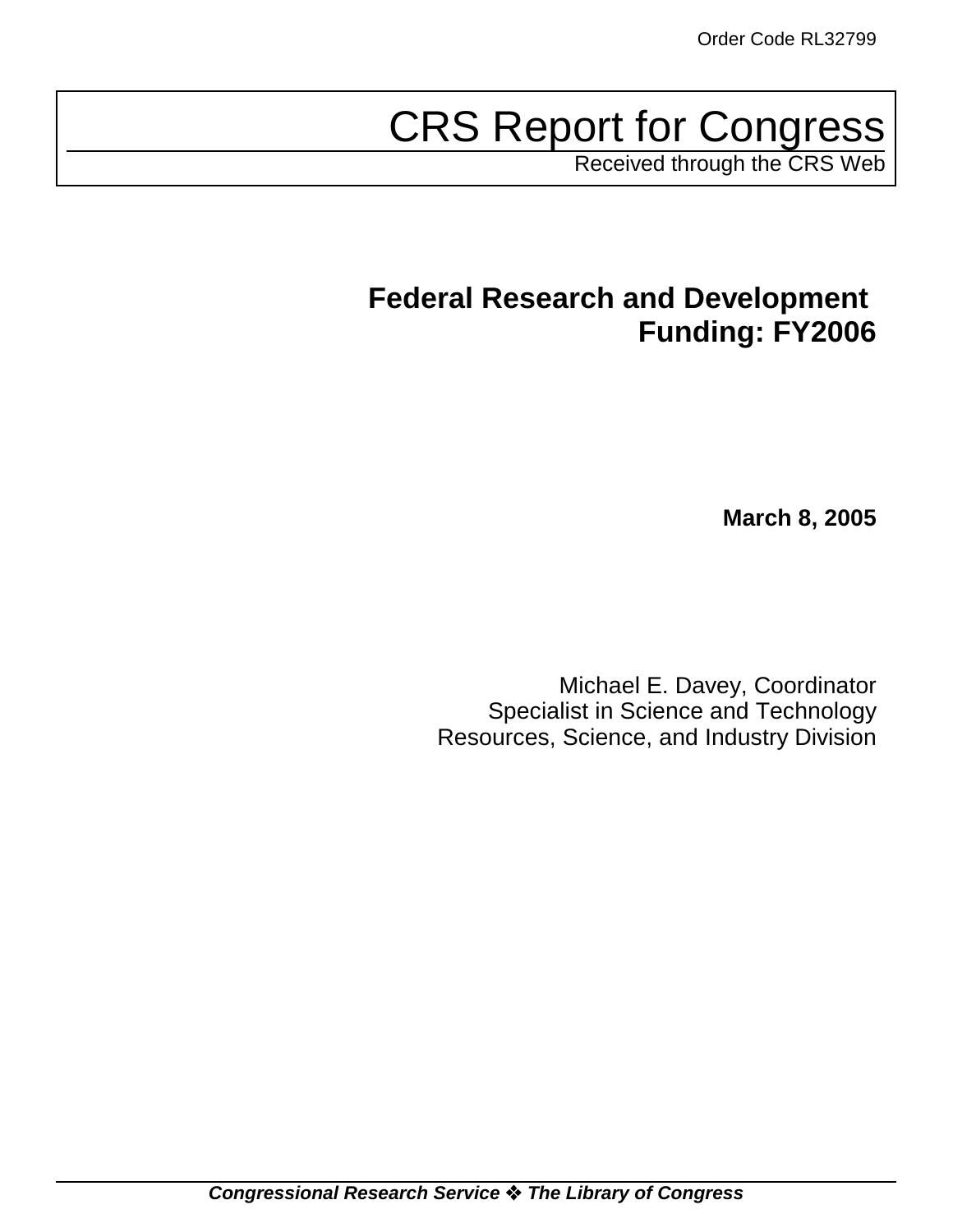## Federal Research and Development Funding: FY2006

#### **Summary**

The Bush Administration has requested \$132.2 billion in federal research and development (R&D) funding for FY2006. This sum, represents a \$505 million increase over the FY2005 estimated funding level of \$131.7 billion. In real dollars, total federal R&D would decline for the first time since FY1996. The proposed FY2006 R&D budget reflects the Administration's objective of constraining the growth of federal discretionary spending.

For the first time since FY1995, funding for defense R&D (the sum of the Department of Defense's ( DOD) and the Department of Energy's (DOE) defense R&D programs) would be flat with a requested \$74.9 billion. This is due primarily to a proposed 21% reduction in DOD's science and technology programs. Funding for federal civilian R&D is proposed to increase \$188 million to \$57 billion, a 0.3% increase over the FY2005 estimated funding level. Most of this increase can be attributed to increases in the National Aeronautics and Space Administration (NASA) budget and the Department of Transportation. Based on current funding proposals, most of the civilian R&D agencies' budgets are proposed to decline, in real dollars, in FY2006.

Funding for federal research (the sum of basic and applied research) would decline from \$55.2 billion to \$54.8, a 0.6% reduction. Total funding for basic research is proposed to decline from \$26.9 billion in FY2005 to \$26.6 billion in FY2006. Most of the decline in basic research support can be attributed to proposed reductions in DOD's and NASA's basic research programs.

The Administration proposes to reduce funding for all three of its multi-agency initiatives. Funding for the National Nanotechnology Initiative would decline 2.5% to \$1.1 billion, following four years of funding increases. The Networking and Information and Technology R&D initiative would decline 6.8% to \$2.4 billion, while the Climate Change Science Program is proposed to decline 1.4% to \$1.9 billion, primarily due to cuts in NASA's contributions to space-based observations of the environment.

The 109<sup>th</sup> Congress is facing difficult decisions for funding federal R&D. For the first time in a decade, total federal R&D funding is proposed to decline in real dollars. Since President Bush took office, defense R&D funding has increased 45%, in real dollars, while concomitantly civilian R&D has increased 23%. However, if the doubling of National Institutes of Health budget, between FY1999 and FY2003, is subtracted from the total, civilian R&D has declined in real dollars. Given the important role that federal civilian R&D plays in the education of future scientists and engineers, as well as the development of technological innovation, a variety of special interest groups are likely to call on Congress to restore funding for civilian R&D. If the President insists on holding the line on civilian discretionary spending, any increase for civilian R&D funding would have to be obtained at the expense of other federal programs.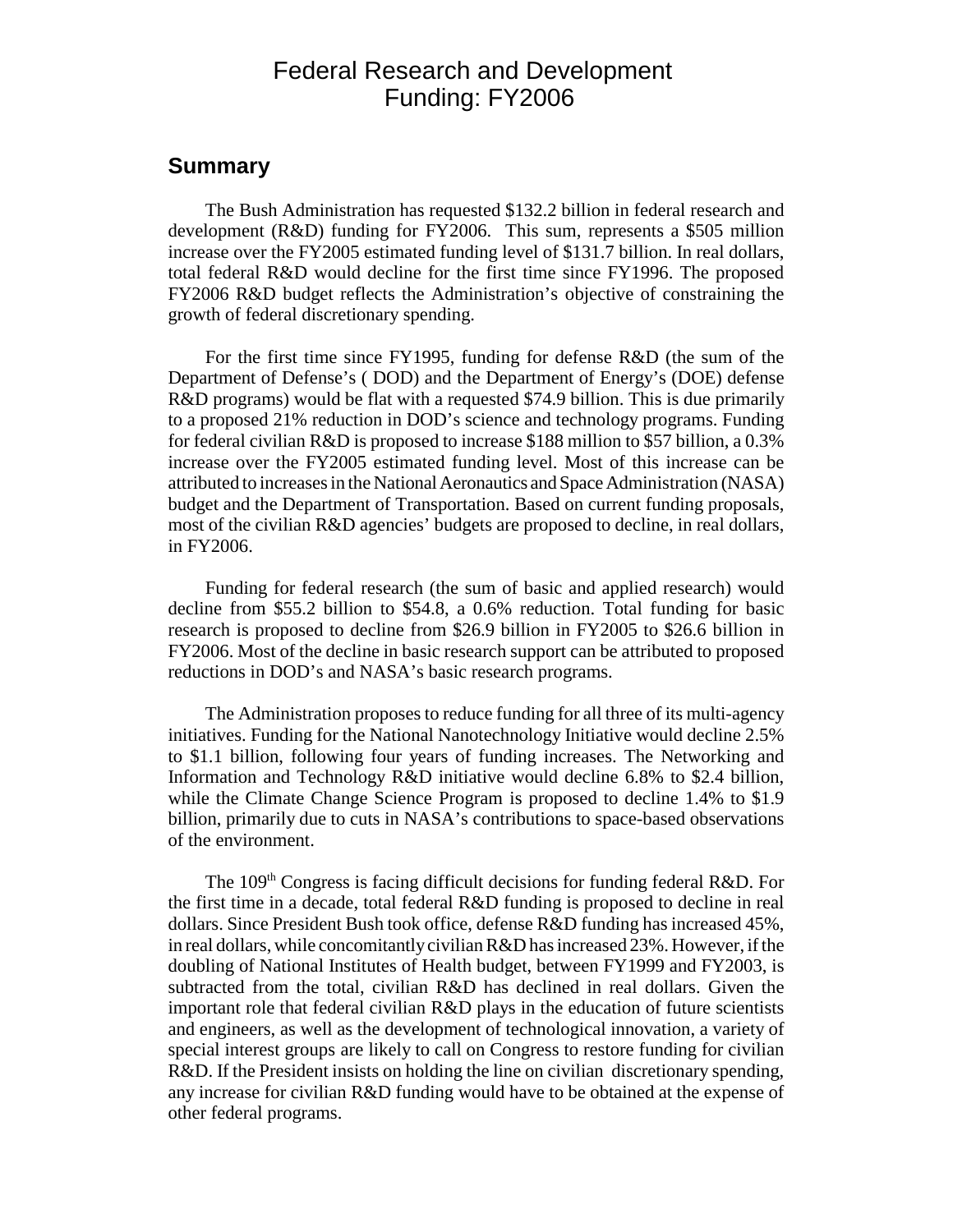## **Contents**

| National Oceanic and Atmospheric Administration (NOAA)  18 |
|------------------------------------------------------------|
|                                                            |
|                                                            |
|                                                            |

## **List of Tables**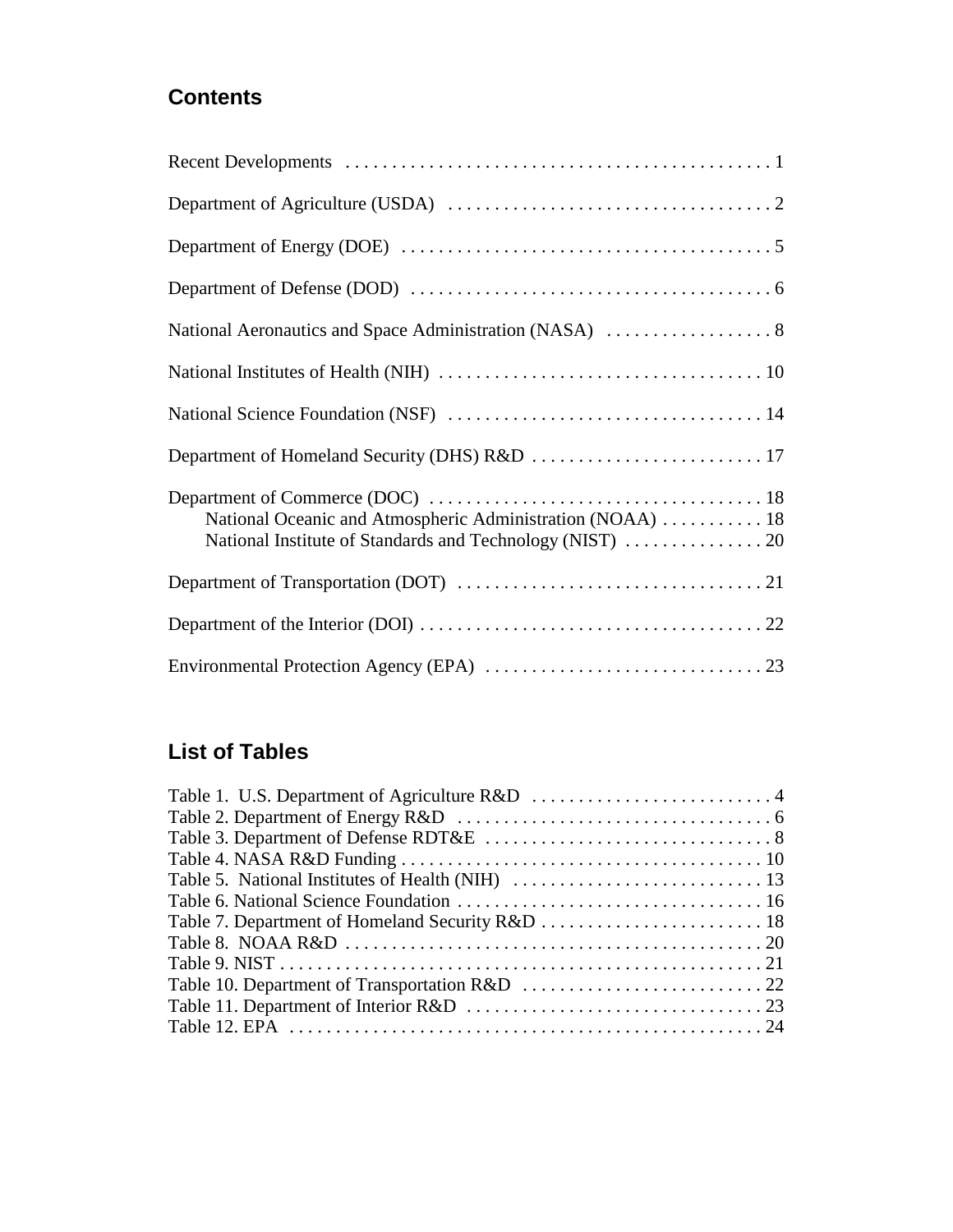## Federal Research and Development Funding: FY2006

### **Recent Developments**

The Bush Administration has requested \$132.2 billion in federal research and development (R&D) funding for FY2006. This sum, represents a \$505 million increase over the FY2005 estimated funding level of \$131.7 billion. In real dollars, total federal R&D would decline for the first time since FY1996. The proposed FY2006 R&D budget reflects the Administration's objective of constraining the growth of federal discretionary spending.

For the first time since FY1995, funding for defense R&D (the sum of the Department of Defense's ( DOD) and the Department of Energy's (DOE) defense R&D programs) would be flat with a requested \$74.9 billion. This is due primarily to a proposed 21% reduction in DOD's science and technology programs. Funding for federal civilian R&D is proposed to increase \$188 million to \$57 billion, a 0.3% increase over the FY2005 estimated funding level. Most of this increase can be attributed to increases in the National Aeronautics and Space Administration (NASA) budget and the Department of Transportation. Based on current funding proposals, most of the civilian R&D agencies' budgets are proposed to decline, in real dollars, in FY2006.

Funding for federal research (the sum of basic and applied research) would decline from \$55.2 billion to \$54.8, a 0.6% reduction. Total funding for basic research is proposed to decline from \$26.9 billion in FY2005 to \$26.6 billion in FY2006. Most of the decline in basic research support can be attributed to proposed reductions in DOD's and NASA's basic research programs.

The Administration proposes to reduce funding for all three of its multi-agency initiatives. Funding for the National Nanotechnology Initiative would decline 2.5% to \$1.1 billion, following four years of funding increases. The Networking and Information and Technology R&D initiative would decline 6.8% to \$2.4 billion, while the Climate Change Science Program is proposed to decline 1.4% to \$1.9 billion, primarily due to cuts in NASA's contributions to space-based observations of the environment.

The 109<sup>th</sup> Congress is facing difficult decisions for funding federal R&D. For the first time in a decade, total federal R&D funding is proposed to decline in real dollars. Since President Bush took office, defense R&D funding has increased 45%, in real dollars, while concomitantly civilian R&D has increased 23%. However, if the doubling of National Institutes of Health budget, between FY1999 and FY2003, is subtracted from the total, civilian R&D has declined in real dollars. Given the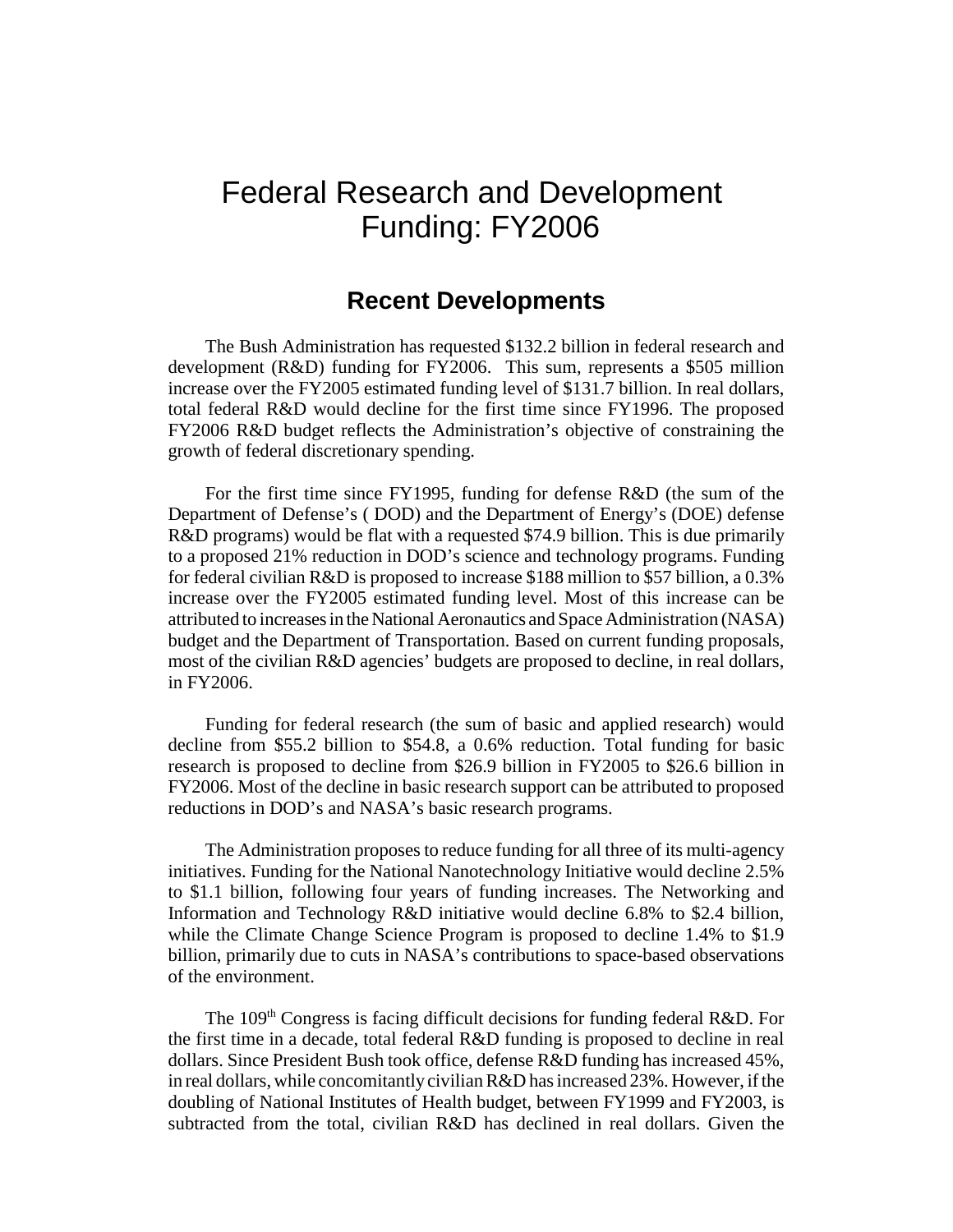important role that federal civilian R&D plays in the education of future scientists and engineers, as well as the development of technological innovation, a variety of special interest groups are likely to call on Members of Congress to restore funding for civilian R&D. If the President insists on holding the line on civilian discretionary spending, any increase for civilian R&D funding would have to be obtained at the expense of other federal discretionary programs.

## **Department of Agriculture (USDA)**

The FY2006 budget request for research and education in the U.S. Department of Agriculture (USDA) is \$2,346.3 million, a 12.8% decrease (\$345.7 million) from the FY2005 estimate of \$2,692 million (see **Table 1**). The FY2006 request provides support for several research priority areas and strategic goals. One priority is that of advancing cutting edge agricultural research by shifting funding from noncompetitive and formula programs to competitive programs. A new \$75 million competitive grant program is being created to allow State Agricultural Experiment Stations to support research focused on the needs and concerns at the regional, state, and local level. The Administration maintains that the potential of genetic resources has the capability of addressing the varied needs of agriculture. High priority has been given to the mapping and sequencing projects funded by USDA, such as sequencing genomes of agriculturally imported species. The sequencing projects will be coordinated with ongoing genomics initiatives supported by other federal agencies and facilitated by interagency working groups. Increases totaling \$9.2 million are proposed for animal genomes and plant genomes research. Also, the FY2006 budget request provides an increase of \$12.5 million in support of research on emerging and exotic diseases as part of the infrastructure to enhance homeland security. USDA states that this research is significant to protecting the Nation from deliberate or unintentional introduction of an agricultural health threat. The USDA has biocontainment complexes where research and diagnostic work is done on organisms that pose serious threats to the crop, poultry, and livestock industries. The FY2006 request provides a \$55 million increase for efforts to respond to agricultural health threats. In addition, USDA is concerned with training and educating the next generation of agricultural scientists and supporting core university-based research. The FY2006 request provides \$5 million for the creation of a Higher Education Agrosecurity Program that would award grants to colleges and universities for interdisciplinary degrees in such areas as food defense professionals.

The USDA conducts in-house basic and applied research. The Agricultural Research Service (ARS) is the lead federal agency for nutrition research, operating five major laboratories in this area, including the world's largest multi-disciplinary agricultural research center located at Beltsville, Maryland. There are approximately 100 research facilities throughout the U.S. and abroad. ARS laboratories focus on efficient food and fiber production, preservation of genetic resources, development of new products and uses for agricultural commodities, development of effective biocontrols for pest management, and support of USDA regulatory and technical assistance programs. The FY2006 request provides \$1,079.1 million for ARS, a 17.4% decrease (\$226.9 million) from the FY2005 estimate. Reductions of \$175 million are proposed in all projects earmarked by Congress in order to finance the Department's high priority program increases. An additional \$28 million would be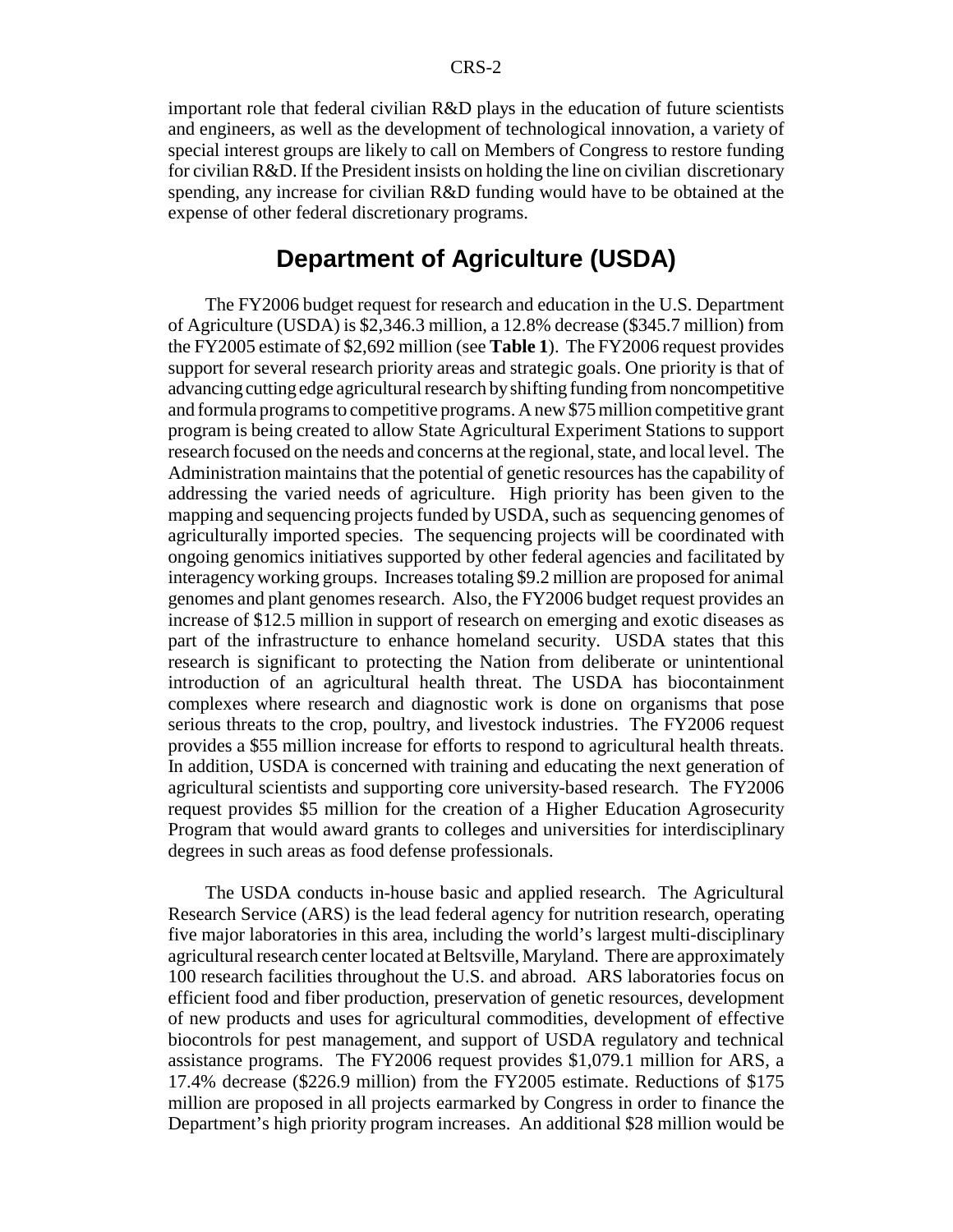made available from project terminations to fund critical research priorities detailed in the budget request. The request includes an increase of \$2.5 million for bioenergy and biobased products research. Funding will be directed at developing a system for more efficient harvesting and processing of biomass crops for energy production. The FY2006 request proposes a \$1.8 million increase in air and water quality research and \$3.2 million for research in support of the President's Climate Change Research Initiative. The ARS reports that the majority of its facilities, constructed prior to 1960, have become functionally obsolete. Many of the facilities are not in total compliance with current health and safety standards. The FY2006 request for ARS includes \$65 million for buildings and facilities.

The Cooperative State Research, Education, and Extension Service (CSREES) distributes funds to State Agricultural Experiment Stations, State Cooperative Extension Systems, land-grant universities, and other institutions and organizations that conduct agricultural research. Included in these partnerships is funding for research at the 1862 institutions, 1890 historically black colleges and universities, and 1994 tribal land-grant colleges. Funding is distributed to the states through competitive awards, statutory formula funding, and special grants. The FY2006 request for CSREES is \$1,041.2 million, a decrease of 12.1% (\$142.8 million) from the FY2005 estimate. The request proposes a reallocation of research formula funds made to institutions under the Hatch Act and McIntire-Stennis Act. The Animal Health formula grant program has been zeroed out in the FY2006 request. In addition, selected federal formula payments will be phased out over a two-year period and redirected at supporting a newly created regional, State, and local competitive grants program. Funding for formula distribution in FY2006 to the state Agricultural Experiment Stations (and other eligible institutions) would be \$275.9 million, almost level with the FY2005 estimate. The request proposes a slight increase for the 1890 formula programs. The FY2006 request funds the National Research Initiative (NRI) Competitive Grants Program at \$250 million, \$70.4 million above the FY2005 estimate. The increase will support initiatives in agricultural genomics, human nutrition and obesity, nanotechnology, food safety, water quality, and pest related programs. Language is included in the request that would remove USDA limitations on indirect costs which the Department states would help put the NRI on level with other federal competitive grant programs.

The Economic Research Service (ERS) is the principal intramural economic and social science research agency in USDA. The request for ERS in FY2006 is \$81 million, a \$7 million increase over FY2005. The majority of the increase (\$5.8 million) will continue the development of a consumer data and information system. The National Agricultural Statistics Service (NASS) conducts the Census of Agriculture and provides current data on agricultural production and economic indicators of the well-being of the farm sector. The Administration requests \$145 million in FY2006, \$17 million above the FY2005 estimate. Funding would support Presidential and Department eGovernment initiatives, such as eTraining and eTravel. NASS will continue the development of the USDA Enterprise Architecture and the USDA Enablers initiatives. **(CRS Contact: Christine Matthews.)**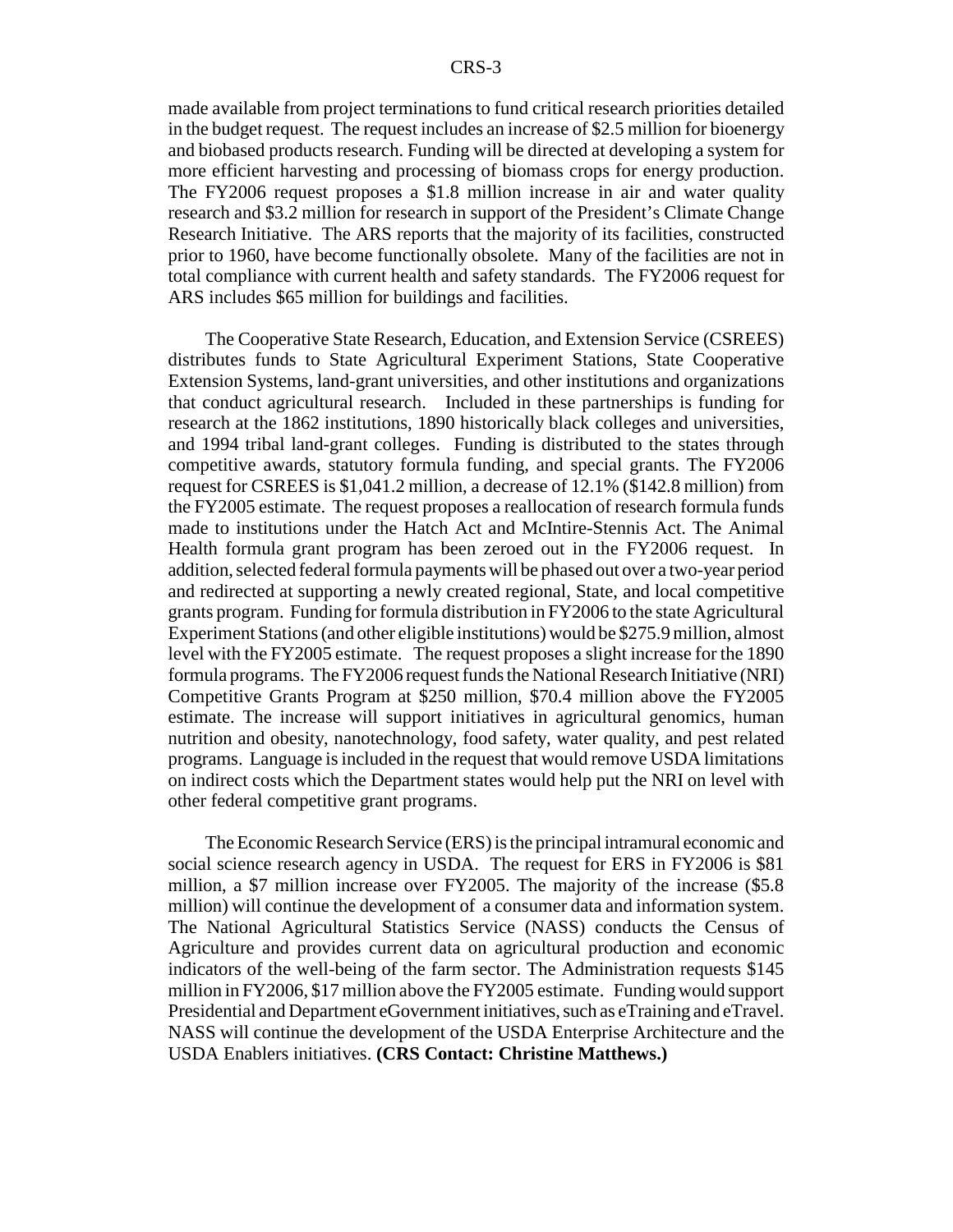### **Table 1. U.S. Department of Agriculture R&D**

(\$ in millions)

|                                          | <b>FY2004</b>       | <b>FY2005</b> | <b>FY2006</b>  |
|------------------------------------------|---------------------|---------------|----------------|
|                                          | Act.                | Est.          | $\text{Re}q^a$ |
| <b>Agric. Research Service (ARS)</b>     |                     |               |                |
| Product Quality/Value Added              | $\overline{$}110.0$ | \$104.6       | 97.7           |
| Livestock Production                     | 95.4                | 84.1          | 63.4           |
| <b>Crop Production</b>                   | 178.7               | 196.8         | 159.6          |
| Food Safety                              | 98.9                | 102.7         | 107.6          |
| <b>Livestock Protection</b>              | 78.3                | 78.5          | 87.6           |
| Crop Protection                          | 183.6               | 193.0         | 180.1          |
| <b>Human Nutrition</b>                   | 81.5                | 83.7          | 81.7           |
| <b>Environmental Stewardship</b>         | 212.8               | 219.4         | 178.2          |
| National Agricultural Library            | 22.8                | 21.5          | 22.5           |
| <b>Funds for Homeland Security</b>       | [20.8]              | [30.2]        | [69.2]         |
| Repair & Maintenance                     | 17.9                | 17.8          | 17.8           |
| <b>Subtotal</b>                          | 1,088.1             | 1,102.0       | 996.1          |
| <b>Buildings &amp; Facilities</b>        | 64.0                | 186.0         | 65.0           |
| <b>Trust Funds</b>                       | $\overline{1}4.0$   | 18.0          | 18.0           |
| <b>Total, ARS</b>                        | 1,166.1             | 1,306.0       | 1,079.1        |
| Coop. St. Res. Ed. & Ext. (CSREES)       |                     |               |                |
| <b>Research and Education</b>            |                     |               |                |
| <b>Hatch Act Formula</b>                 | 179.1               | 178.7         | 89.4           |
| <b>Cooperative Forestry Research</b>     | $\overline{21.8}$   | 22.2          | 11.1           |
| 1890 Colleges and Tuskegee Univ.         | 11.4                | 12.3          | 12.5           |
| <b>Special Research Grants</b>           | 124.2               | 135.5         | 18.3           |
| <b>NRI Competitive Grants</b>            | 164.0               | 179.6         | 250.0          |
| Animal Health & Disease Res.             | 4.5                 | 5.1           | 0.0            |
| <b>Federal Administration</b>            | 37.5                | 42.5          | 8.8            |
| Higher Education <sup>b</sup>            | 42.3                | 50.7          | 55.9           |
| Total, Coop. Res. & Educ. <sup>c</sup>   | 626.7               | 667.4         | 557.5          |
| <b>Extension Activities</b>              |                     |               |                |
| Smith-Lever Sections 3b&c                | 277.7               | 275.5         | 275.9          |
| <b>Smith-Lever Sections 3d</b>           | 80.6                | 86.7          | 91.4           |
| Renewable Resources Extension            | 4.0                 | 4.1           | 4.1            |
| 1890 Research & Extension                | 14.9                | 16.8          | 14.9           |
| Other Extension Prog. & Admin.           | 61.9                | 62.5          | 45.4           |
| Total, Extension Activities <sup>c</sup> | 439.1               | 445.6         | 431.7          |
| Total, CSREES <sup>c</sup>               | 1,132.8             | 1,184.0       | 1,041.2        |
| <b>Economic Research Service</b>         | 71.0                | 74.0          | 81.0           |
| National Agricultural Statistics Service | 128.0               | 128.0         | 145.0          |
| <b>TOTAL, Research, Education &amp;</b>  |                     |               |                |
| <b>Economics</b>                         | \$2,497.9           | \$2,692.0     | \$2,346.3      |

a. Funding levels are contained in U.S Department of Agriculture FY2006 Budget Summary and other documents internal to the agency.

b. Higher education includes payments to 1994 institutions and 1890 Capacity Building Grants program.

c. Program totals may reflect set-asides (non-add) or contingencies. The CSREES total includes support for Integrated Activities, Community Food Projects, and the Organic Agriculture Research and Education Initiative.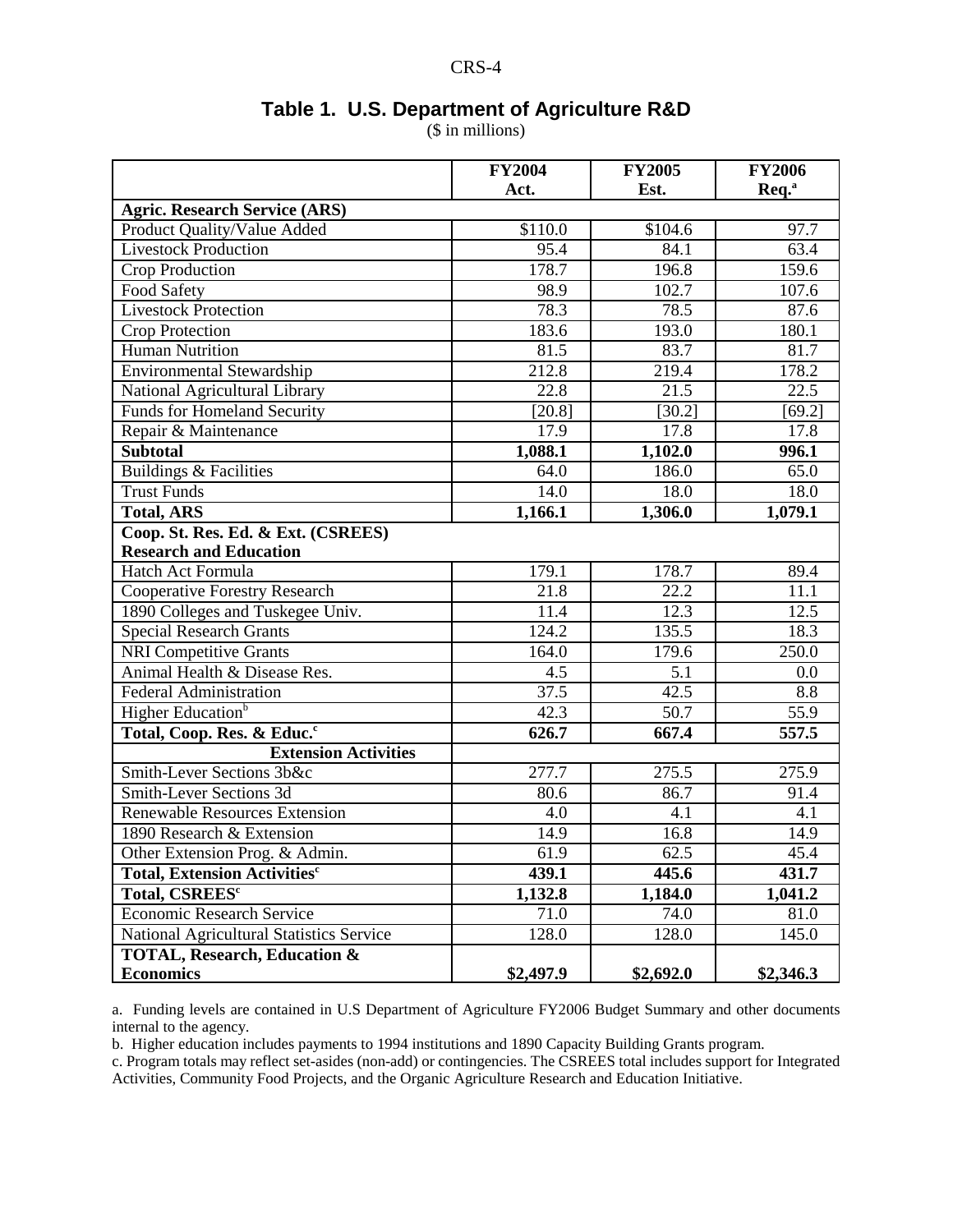## **Department of Energy (DOE)**

For FY2006, DOE has requested \$8.4 billion for R&D, including activities in each of the department's four business lines: Science, National Security, Energy Supply, and Environmental Quality. This request is 4.6% below the FY2005 level. For details, see **Table 2**.

The requested funding for Science is \$3.5 billion, a 3.8% decrease from FY2005. With completion of the Spallation Neutron Source expected in the third quarter of FY2006, the request for Basic Energy Sciences includes less for construction but more for facility operations. The net requested increase for Basic Energy Sciences is \$41 million. In the Fusion Energy Sciences program, construction of the International Thermal Nuclear Reactor ( ITER) research facility is expected to start as soon as the international partners (the United States, China, Japan, South Korea, Russia, and the European Union), agree on a site. With ITER funding of \$50 million, the net requested increase for the fusion program is \$17 million. The other Science programs would all see decreased funding, especially Biological and Environmental Research, with a requested decrease of \$126 million, of which \$80 million corresponds to one-time projects funded at congressional direction in FY2005.

The requested funding for R&D in National Security is \$3.3 billion, a 3.8% decrease. Last year, Congress rejected FY2005 research funding for the Robust Nuclear Earth Penetrator. This program is included in the FY2006 request this year, and although the sum requested is only \$4 million, the program is likely to remain controversial. Funding for R&D on nuclear proliferation detection would increase by \$46 million or 43%.

The requested funding for R&D in Energy Supply is \$1.7 billion, down 6.6% from FY2005. Within this total, Fossil Energy R&D is down \$80 million, with the natural gas and oil technology programs proposed for termination. Nuclear Energy R&D would see a \$20 million increase.

The requested funding for R&D in Environmental Quality is \$21 million. This is less than half the FY2005 level and follows several years of substantial reductions that resulted from a reorientation of the program, following an internal review of the Office of Environment in 2002. **(CRS Contact: Daniel Morgan.)**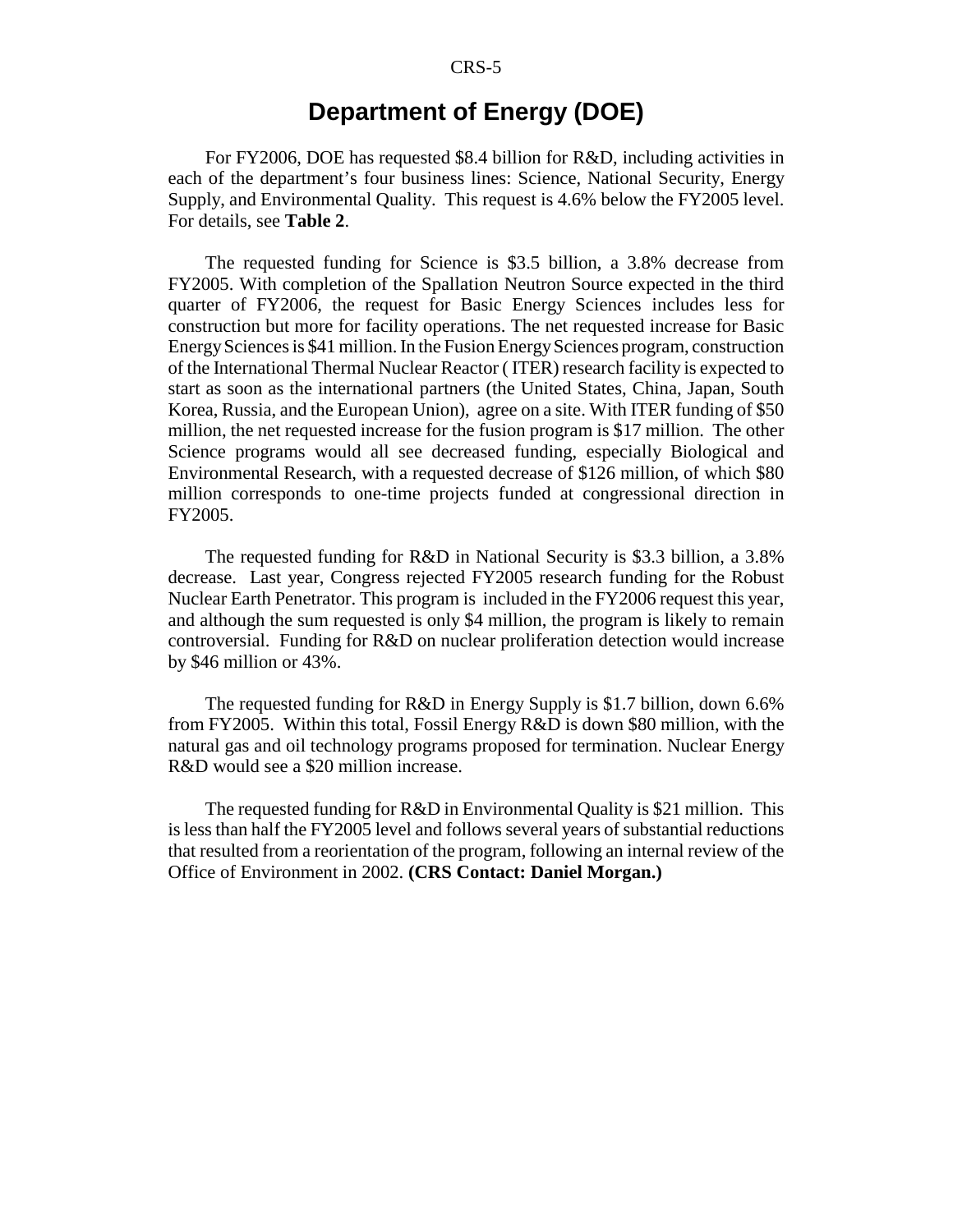|                                                      | <b>FY2004</b><br>Comparable | <b>FY2005</b><br>Comparable | <b>FY2006</b><br><b>Request</b> |
|------------------------------------------------------|-----------------------------|-----------------------------|---------------------------------|
| <b>National Security</b>                             | 3344.8                      | 3392.8                      | 3274.7                          |
| Weapons Activities <sup>a</sup>                      | 2354.7                      | 2367.4                      | 2216.5                          |
| <b>Naval Reactors</b>                                | 761.9                       | 801.4                       | 786.0                           |
| Nonproliferation and Verification R&D                | 228.2                       | 224.0                       | 272.2                           |
| <b>Science</b>                                       | 3536.4                      | 3599.5                      | 3462.7                          |
| <b>Basic Energy Sciences</b>                         | 991.3                       | 1104.6                      | 1146.0                          |
| <b>High Energy Physics</b>                           | 716.2                       | 736.4                       | 713.9                           |
| Biological and Environmental Research                | 624.0                       | 581.9                       | 455.7                           |
| <b>Nuclear Physics</b>                               | 379.8                       | 404.8                       | 370.7                           |
| <b>Fusion Energy Sciences</b>                        | 255.9                       | 273.9                       | 290.6                           |
| <b>Advanced Scientific Computing</b>                 | 196.8                       | 232.5                       | 207.1                           |
| Other                                                | 372.4                       | 265.4                       | 278.7                           |
| <b>Energy Supply</b>                                 | 1770.4                      | 1773.5                      | 1656.5                          |
| Fossil Energy R&D                                    | 659.0                       | 571.9                       | 491.5                           |
| Energy Conservation R&D                              | 560.0                       | 559.2                       | 548.6                           |
| Renewable Energy                                     | 352.3                       | 380.3                       | 353.6                           |
| Nuclear Energy R&D                                   | 127.6                       | 170.6                       | 191.0                           |
| <b>Electric Transmission and Distribution</b><br>R&D | 71.5                        | 91.5                        | 71.8                            |
| <b>Environmental Quality</b>                         | 61.4                        | 59.7                        | 21.4                            |
| Technology Development and Deployment                | 61.4                        | 59.7                        | 21.4                            |
| <b>Total</b>                                         | 8713.0                      | 8825.5                      | 8415.3                          |

## **Table 2. Department of Energy R&D**

(\$ in millions)

a. Includes Stockpile Services (R&D Support, R&D Certification and Safety, Advanced Concepts, Robust Nuclear Earth Penetrator, and Reliable Replacement Warhead only), Science Campaigns, Engineering Campaigns (except Enhanced Surety and Enhanced Surveillance), Inertial Confinement Fusion, Advanced Simulation and Computing, and a prorated share of Readiness in Technical Base and Facilities. Additional R&D activities may take place in the subprograms of Directed Stockpile Work that are devoted to specific weapon systems, but these funds are not included in the table because detailed funding schedules for those subprograms are classified.

## **Department of Defense (DOD)**

Nearly all of what the Department of Defense spends on Research, Development, Test and Evaluation (RDT&E) is appropriated in Title IV of the defense appropriation bill (see **Table 3**). For FY2006, the Bush Administration is requesting \$69.4 billion for Title IV RDT&E. This is essentially unchanged from the \$69.2 billion available for Title IV in FY2005. RDT&E funds are also requested as part of the Defense Health Program (\$169 million) and the Chemical Agents and Munitions Destruction Program (\$48 million). The six-year budget plan estimates spending \$404.6 billion for RDT&E through FY2011. When compared to last year's budget estimate, funding for RDT&E would be reduced by nearly \$9 billion between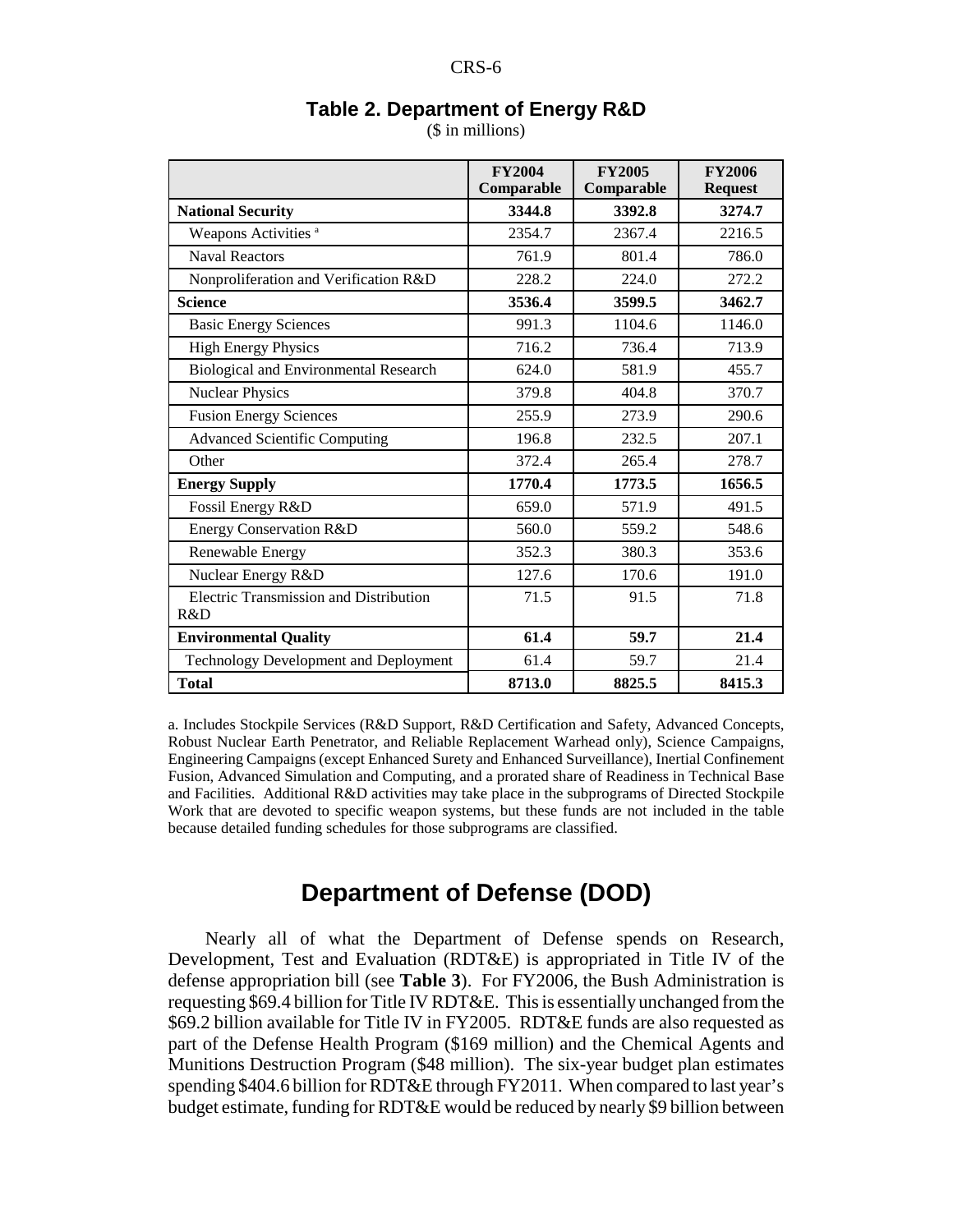FY2006 and FY2009, reflecting an overall reduction in the DOD's proposed budgets to help reduce the federal budget deficit.

While the FY2006 RDT&E request represents a modest increase in RDT&E funding over last year, Science and Technology (S&T) funding would drop significantly. S&T consists of basic and applied research and advanced development (6.1, 6.2 and 6.3 activities in the RDT&E account). The FY2006 S&T request represents nearly a 20% reduction from FY2005 S&T funding, not counting inflation (all dollar figures and comparisons made in this discussion do not consider inflation). Congress increased the FY2005 appropriation for S&T above what the Administration had requested. The FY2006 S&T budget request is \$31 million (less than 1%) below the amount requested by the Administration for FY2005. T h e FY2006 request for basic research is \$1.3 billion, an overall reduction of 12.8% from FY2005. A noticeable exception is basic research within the Chemical and Biological Defense Program which would be increased by 34%. Over half of DOD's basic research budget is spent at universities and represents the major contribution of funds in some areas of science and technology. The FY2006 S&T request is 2.5% of the overall Department of Defense budget request of \$419.3 billion. This is below the 3% target that both the Bush Administration and Congress have set.

The FY2006 budget request for Missile Defense RDT&E is \$7.8 billion (a decrease of \$1 billion from the amount available for Missile Defense in FY2005). The budget request for the Defense Advanced Research Projects Agency (DARPA) was \$3.1 billion, an increase of about \$100 million above the FY2005. The Navy and the Air Force requests are both slightly above FY2005 funding. The Army's request is slightly below, but its S&T request is roughly 40% below the FY2005 level. **(CRS Contact: John Moteff)**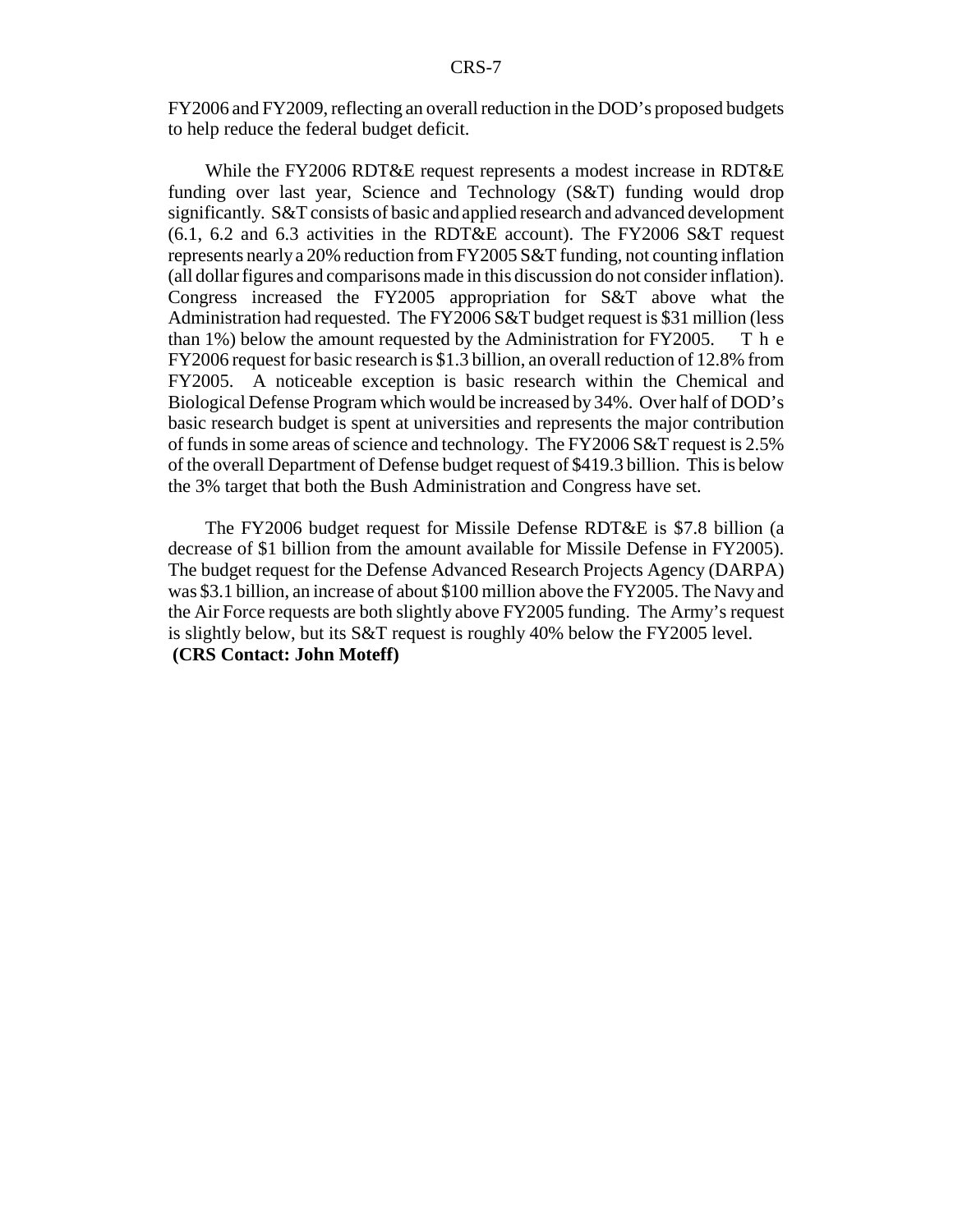| l |
|---|
|---|

#### **Table 3. Department of Defense RDT&E**

(\$ in millions)

|                                                     | <b>FY2004</b> | <b>FY2005</b><br><b>Estimate</b> | <b>FY2006</b><br><b>Request</b> |
|-----------------------------------------------------|---------------|----------------------------------|---------------------------------|
|                                                     |               |                                  |                                 |
| <b>Accounts</b>                                     |               |                                  |                                 |
| Army                                                | 10,202        | 10,558                           | 9,734                           |
| Navy                                                | 14,773        | 16,907                           | 18,038                          |
| Air Force                                           | 20,233        | $20,812^e$                       | 22,612                          |
| Defense Agencies                                    | 18,856        | 20,612                           | 18,803                          |
| (DARPA)                                             | (2815)        | (2,977)                          | (3,084)                         |
| $(MDA^a)$                                           | (7, 567)      | (8,783)                          | (7, 775)                        |
| Dir. Test & Eval                                    | 302           | 310                              | 168                             |
| Total Ob. Auth.                                     | 64,366        | 69,199                           | 69,355                          |
| <b>Budget Activity</b>                              |               |                                  |                                 |
| <b>Basic Research</b>                               | 1,358         | 1,513                            | 1,318                           |
| Applied Res.                                        | 4,347         | 4,850                            | 4,139                           |
| Advanced Dev.                                       | 6,185         | 6,708                            | 5,064                           |
| <b>Advanced Component</b>                           | 12,947        | 14,711                           | 14,143                          |
| Dev. and Prototypes                                 |               |                                  |                                 |
| Systems Dev. and Demo                               | 15,339        | 17,222                           | 19,754                          |
| Mgmt. Support <sup>b</sup>                          | 4,443         | 3,721                            | 3,777                           |
| Op. Systems Dev. <sup>c</sup>                       | 19,747        | $\overline{20,}475$              | 21,160                          |
| Adjustments                                         |               |                                  |                                 |
|                                                     |               |                                  |                                 |
| Total Ob. Auth. <sup>d</sup>                        | 64,366        | 69,200                           | 69,355                          |
| <b>Other Defense Programs</b>                       |               |                                  |                                 |
| Defense Health Program                              | 486           | 507                              | 169                             |
| <b>Chemical Agents and Munitions</b><br>Destruction | 252           | 205                              | 48                              |

**Source:** Figures based on Department of Defense Budget, Fiscal Year 2006 RDT&E Programs (R-1), February 2004. Figures for Defense Health Program and Chemical Agents and Munitions Destruction Program come from OMB's FY2006 Budget Appendix. Totals may not add due to rounding.

a. Includes only BMD RDT&E. Does not include procurement and military construction.

b. Includes funds for Developmental and Operational Test and Evaluation.

c. Includes classified programs.

d. Numbers may not agree with Account Total Obligational Authority due to rounding.

e. Includes \$100 million for Air Force Tanker Transfer Fund

## **National Aeronautics and Space Administration (NASA)**

NASA's FY2006 total budget request is \$16.456 billion, a 2.4% increase over the amount it received in the FY2005 Consolidated Appropriations Act — \$16.07 billion (adjusted for the across the board rescission). Separately, NASA received \$126 million in a FY2005 emergency supplemental for hurricane relief, making its total FY2005 budget \$16.196 billion **(see Table 4)**. For the purposes of this report,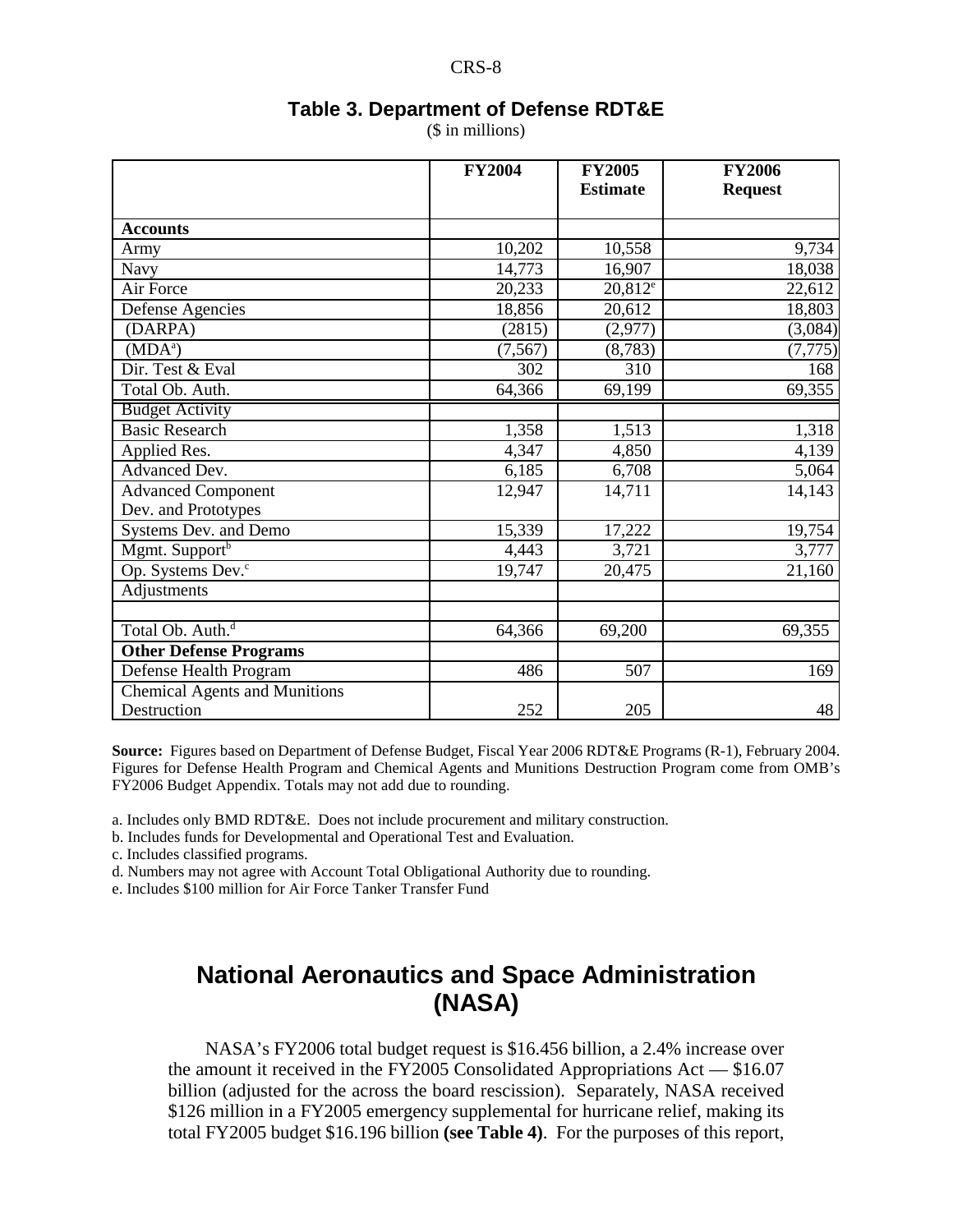NASA's "R&D budget" is NASA's total budget minus the space shuttle program and space flight support. Using that definition, the FY2006 R&D request is \$11.5 billion, compared to a preliminary estimate of \$11 billion in FY2005. It must be stressed that the FY2005 figure is preliminary. The figure is based on NASA's December 23, 2004 Initial Operating Plan (IOP). In the IOP, however, NASA notes that another \$287 million may be needed in FY2005 for the shuttle program. Some of that funding may come from NASA's R&D activities. Thus, a final figure will not be known until future iterations of the operating plan are submitted to Congress.

In January 2004, President Bush directed NASA to focus its efforts on returning humans to the Moon by 2020, and someday sending them to Mars and "worlds beyond." Under this "Vision for Space Exploration," the space shuttle program would be terminated in 2010, when space station construction is expected to be completed; U.S. space station research would focus only on that which is needed to support extended stays by humans on the Moon and eventual trips to Mars instead of the multi-disciplinary program that was planned; and NASA would end its involvement in the space station program by FY2017. By terminating the shuttle and space station earlier than expected, that funding could be redirected to accomplishing the Vision. NASA would build a Crew Exploration Vehicle (CEV) whose primary purpose is sending astronauts to the Moon, but could also be used to take them to the space station by 2014. U.S. astronauts would have to rely on Russia to take them to and from the space station between 2010 and 2014. Most of the funding for the Vision would come from redirecting money from other NASA activities. Part of the debate over the Vision is the future of those "other" activities, including aeronautics, Earth science, and certain space science disciplines. Other issues include whether the shuttle should be terminated in 2010, or if it should be maintained until a replacement is available so that NASA is not dependent on Russia for access to the space station, and whether U.S. use of the space station should end in FY2017, or if NASA should continue using it for research purposes as originally planned.

The President's announcement came 11 months after the 2003 space shuttle *Columbia* accident sparked a review of U.S. goals in space. The extent to which Congress has endorsed the Vision is debatable. Supporters point to the fact that Congress appropriated almost all of the funding NASA requested for FY2005 (\$16.07 billion instead of \$16.24 billion), and gave NASA wide latitude on how to spend it, as indicative of congressional support. However, the conferees on the FY2005 Consolidated Appropriations Act stated (H. Rept. 108-792) that although they were appropriating substantial funds for the Vision, "to date there has been no substantive Congressional action endorsing this initiative." See CRS Report RS21720 for more on the Vision.

Another issue is whether NASA should send a servicing mission to the Hubble Space Telescope, either using the shuttle or a robotic mission, so it can continue scientific operations with new instruments. A shuttle servicing mission had been planned prior to the Columbia accident, but NASA Administrator O'Keefe canceled that mission, primarily because of shuttle safety concerns. Hubble advocates have been seeking a reversal of that decision, arguing that Hubble can continue to deliver important scientific data for many more years if the new instruments and other equipment are installed. **(CRS Contacts: Marcia Smith and Daniel Morgan)**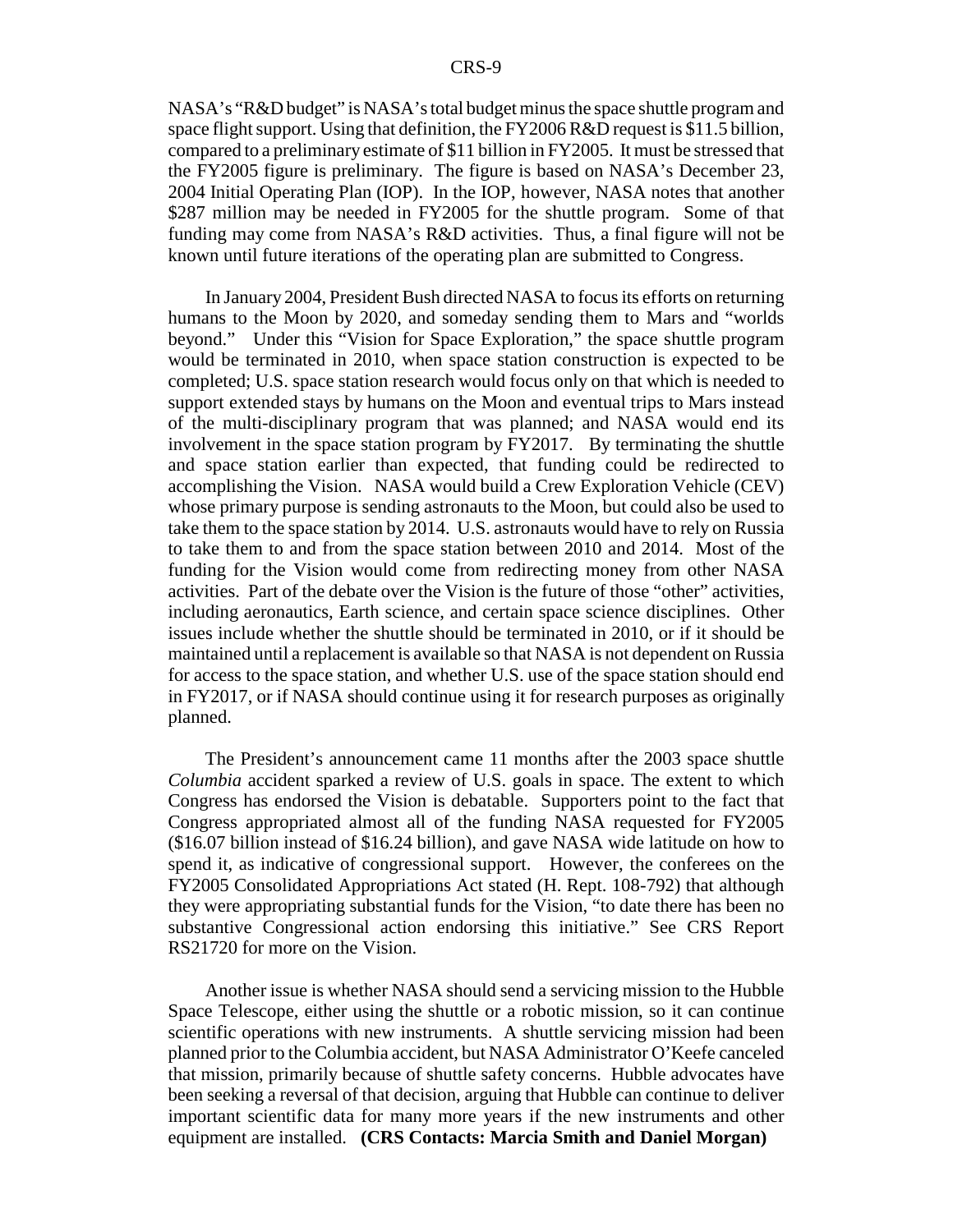#### CRS-10

| Category                                     | <b>FY2004</b><br><b>Actual</b> | <b>FY2005</b><br>Estimate* | <b>FY2006</b><br><b>Request</b> |
|----------------------------------------------|--------------------------------|----------------------------|---------------------------------|
| <b>Science, Aeronautics, and Exploration</b> | 7,873                          | $**7,681$                  | **9,661                         |
| Science <sup>A</sup>                         | 5,600                          | 5,527                      | 5,476                           |
| Aeronautics                                  | 1,057                          | 906                        | 852                             |
| <b>Biological and Physical Research</b>      | 986                            | 1,004                      | $\mathbf{b}$                    |
| <b>Exploration Systems</b>                   | $\equiv$ C                     | 25                         | 3,165                           |
| Education                                    | 230                            | 217                        | 167                             |
| <b>Exploration Capabilities</b>              |                                |                            |                                 |
| - International Space Station                | 1,364                          | 1,676                      | 1,857                           |
| <b>Exploration Systems</b>                   | 1,588                          | 1,654                      | $\mathbf C$                     |
| <b>Total NASA R&amp;D</b>                    | 10,525                         | $*11,011$                  | 11,518                          |
| <b>Total NASA</b>                            | 15,378                         | $16,196$ <sup>d</sup>      | 16,456                          |

### **Table 4. NASA R&D Funding**

(\$ in millions)

Source: Office of Management and Budget [http://www.whitehouse.gov/omb/budget /fy2006/nasa.html]. Totals may not add due to rounding.

\* Figures in this column are from NASA's Initial Operating Plan (IOP), dated December 23, 2004, and are not final. The IOP notes, for example, that additional costs for returning the space shuttle to flight are anticipated, and may result in further shifts of funds into the shuttle program, which could mean less funding allocated to R&D activities.

\*\* The FY2005 totals for the SA&E and Exploration Capabilities accounts are different from those in the table included in NASA's FY2006 budget justification documents because the OMB table shows the shift of "Exploration Systems" from one account to the other. The NASA table uses the FY2006 budget structure without showing a "trace" between last year's budget presentation and this year's. Since the OMB table shows that trace, and includes FY2004, it is used in this report. The shift of Exploration Systems into the SA&E account is responsible for the significant increase in funding in that account in FY2006.

<sup>a.</sup>In the FY2006 request, " Science" incorporates the former Space Science and Earth Science line items.

<sup>b.</sup> In the FY2006 request, Biological and Physical Research became part of Exploration Systems.

c. In the FY2006 request, funding for Exploration Systems was moved into the SA&E account.

 $d$ . Includes \$126 million FY2005 supplemental for hurricane relief. Regular appropriations were \$16.07 billion.

## **National Institutes of Health (NIH)**

The President has requested a total FY2006 budget for NIH of \$28.845 billion, an increase of \$195.7 million (0.7%) over the FY2005 total program level of \$28.650 billion (see **Table 5**). The bulk of NIH's budget comes through the appropriation for the Departments of Labor, Health and Human Services, and Education (L-HHS), with an additional small amount from the VA-HUD appropriation for environmental work related to Superfund (that appropriation is shifting to the new Interior and Environment Subcommittee in the House). Those two sources constitute NIH's discretionary budget authority, which would increase by \$145.7 million (0.5%) in the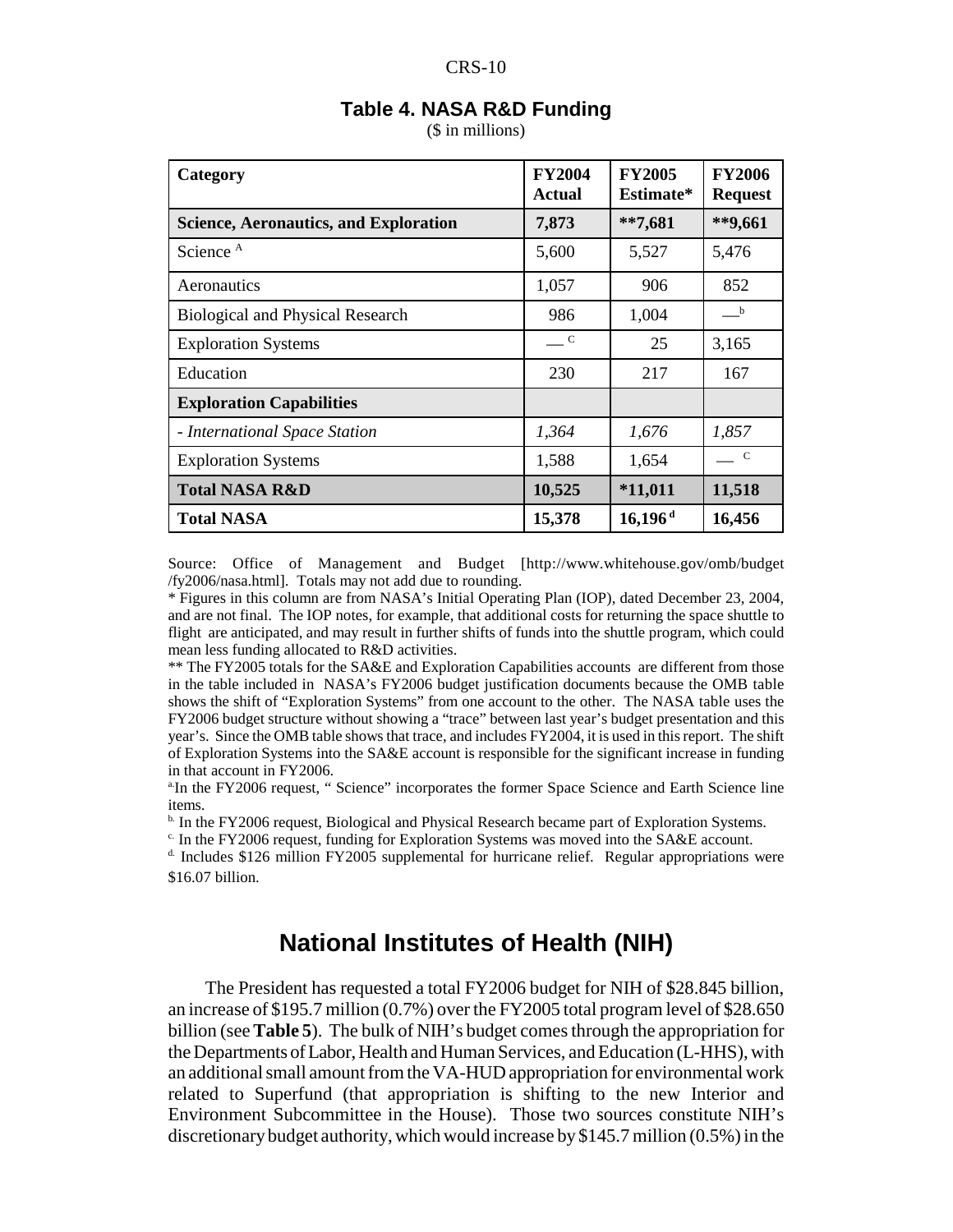#### CRS-11

request, rising to \$28.590 billion from the FY2005 level of \$28.444 billion. In addition, NIH receives \$150 million pre-appropriated in separate funding for diabetes research, and has other funds transferred to and from other appropriations.

FY2003 was the final year of the five-year effort to double the NIH budget from its FY1998 base of \$13.6 billion to the FY2003 level of \$27.1 billion. The annual increases for FY1999 through FY2003 were in the 14%-15% range each year. For FY2004 and FY2005, faced with competing priorities and a changed economic climate, Congress and the President gave increases of between 2% and 3%, levels which were below the estimated 3.5% and 3.3% biomedical inflation index for those years. The research advocacy community had urged that the NIH budget grow by about 10% per year in the post-doubling years. For FY2006, advocates have modified their stance, maintaining that a 6% increase is needed to keep up the momentum of scientific discovery made possible by the increased resources of the doubling years (the projected biomedical inflation index for FY2006 is 3.2%).

The agency's organization consists of the Office of the NIH Director and 27 institutes and centers. The Office of the Director (OD) sets overall policy for NIH and coordinates the programs and activities of all NIH components. The individual institutes and centers (ICs), each with a focus on particular diseases, areas of human health and development, or aspects of research support, plan and manage their own research programs in coordination with the Office of the Director. As shown in Table 5, Congress provides a separate appropriation to 24 of the 27 ICs, to OD, and to a buildings and facilities account. (The other 3 centers, not included in the table, are funded through the NIH Management Fund, financed by taps on other NIH appropriations.) On average, the ICs devote over 80% of their budgets to supporting peer-reviewed extramural research by awarding research project grants (RPGs), research center grants, contracts, training grants, construction grants, and many other types of funding to researchers in universities and other institutions around the country. The other 15%-20% of the IC budgets supports their intramural research programs and research management costs. An alternate way, therefore, to describe the NIH budget is by "funding mechanism," which reveals the balance between extramural and intramural funding, as well as the relative emphasis on support of individual investigator-initiated research versus funding of larger projects, comprehensive research centers, agency-directed contracts, research career training, facilities construction, and so forth.

For FY2006, the President's request once again places major emphasis on support of research project grants, and offsets the increases with cuts in research facilities construction funds. RPGs account for 54% of the total NIH budget (\$15.5 billion). The proposed total of 38,746 RPGs is 402 lower than in FY2005, including 658 fewer noncompeting grants but a higher (and more costly) number of new and competing renewal grants (9,463 compared to 9,216). Funding for the competing awards has to cover a large cohort of expensive AIDS clinical trials and HIV vaccine grants. Also proposed for increases are research center grants (up 2.3% overall), especially biotechnology centers (up 15%); R&D contracts (up 4.9%), with increases focused in biodefense and AIDS; the NIH intramural research program (up 0.8%); and research training grants (up 0.3%), where the number of training slots would be reduced in order to pay for increases in stipends and health insurance coverage for post-doctoral trainees. The two funding mechanisms proposed for decreases are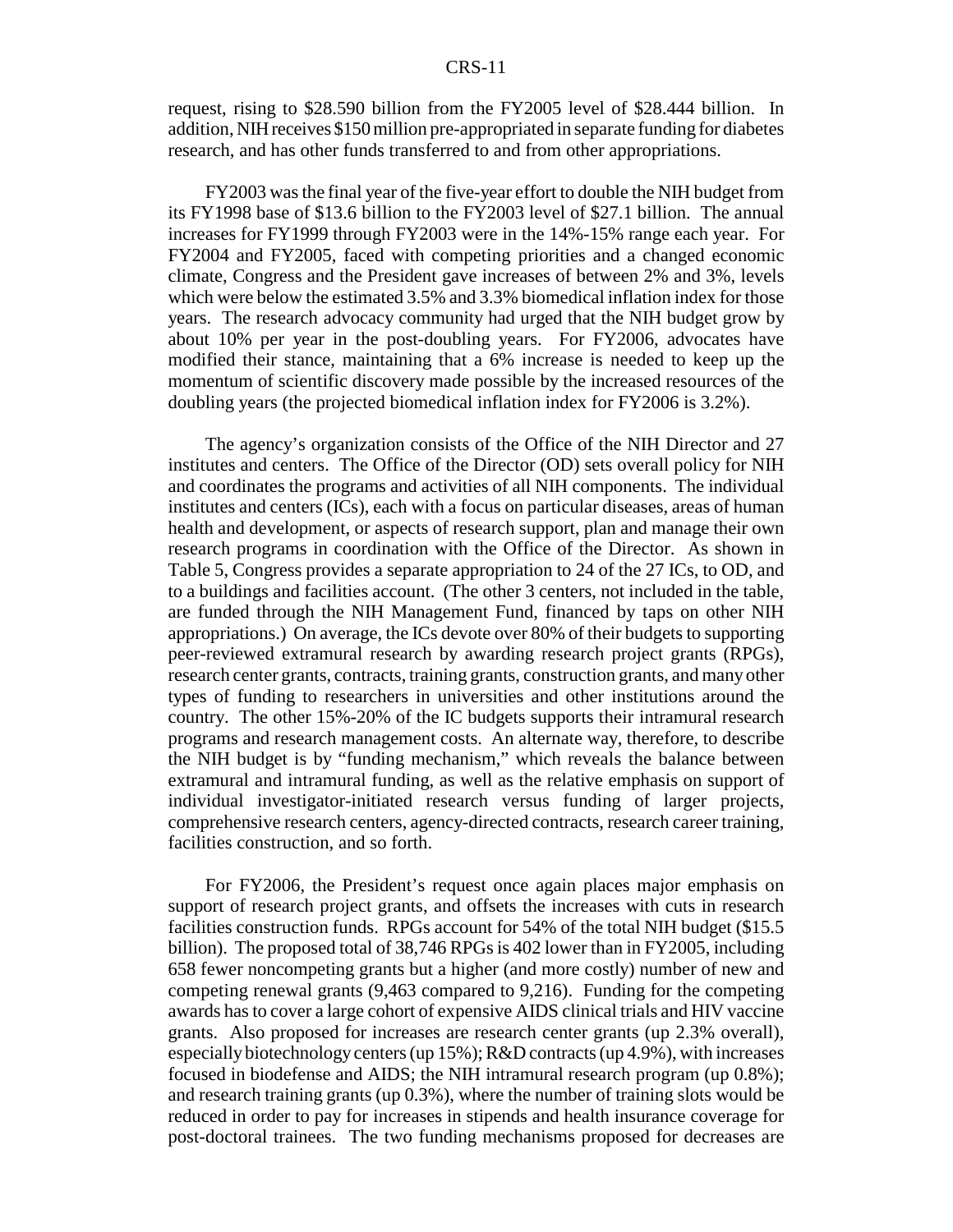extramural research facilities construction grants (down 83% from \$179 million to \$30 million) and the intramural buildings and facilities account (down 24% from \$118 million to \$90 million). In the extramural program, \$30 million would be used for biodefense laboratories, instead of \$149 million in one-time costs in FY2005, and non-biodefense facilities would have no additional funding, instead of \$30 million provided by Congress in FY2005 after a presidential request for zero. The intramural facilities funding would support maintenance needs on the NIH campus but no new construction. The request holds steady the level that Congress set in FY2005 for the Public Health Service Program Evaluation Transfer, a budget "tap" of 2.4% (up from 2.2% in FY2004) to which NIH and other PHS agencies are subject. It has the effect of redistributing appropriated funds among PHS agencies.

Specific priorities highlighted in the budget request include biodefense, HIV/AIDS, neurosciences research, and the initiatives collectively known as the NIH Roadmap for Medical Research. The *Roadmap*, launched in September 2003, has identified critical scientific gaps that may be constraining rapid progress in biomedical research, and has set out a list of NIH-wide priorities and initiatives to address them. Roadmap initiatives would be funded at \$333 million for FY2006 (\$250 million from the institutes and centers and \$83 million from the Office of the Director), up \$98 million or 42% from FY2005. Three core themes focus on new paths to biological discoveries (\$169 million), building multidisciplinary research teams (\$44 million), and improving the clinical research infrastructure (\$120 million). *Biodefense* activities would receive a total of \$1.8 billion, a net increase of \$56 million (3.2%) over FY2005. After accounting for the non-recurring costs for laboratories, research activities would increase by \$175 million (11%) over FY2005. Of those totals, \$1.7 billion comes from the regular NIH appropriation (up \$6 million or 0.35%, with research increasing by \$125 million or 8%), and \$97 million is appropriated through the Public Health and Social Services Emergency Fund account in the Office of the HHS Secretary. That money is targeted for research on countermeasures against nuclear and radiological threats (\$47 million, same as FY2005) and chemical threats (\$50 million, new in FY2006). *HIV/AIDS* funding, at \$2.9 billion or over 10% of the NIH budget, is proposed for a \$12 million overall increase, but a \$100 million increase in research on HIV vaccines. The budget gives lesser priority to other HIV/AIDS activities such as research on prevention, therapeutics, or international or minority AIDS. NIH would continue to support the Global Fund for HIV/AIDS, Tuberculosis, and Malaria through a transfer of \$100 million from the NIH appropriation to the Global Fund. The *NIH Blueprint for Neuroscience Research*, at \$26 million requested, is a new framework of initiatives and working groups among 15 institutes and centers involved in the neurosciences. In both intramural and extramural research, it would encourage pooling resources, enhancing training, and developing research tools and infrastructure to serve the whole neuroscience community. **(CRS Contact: Pamela Smith)**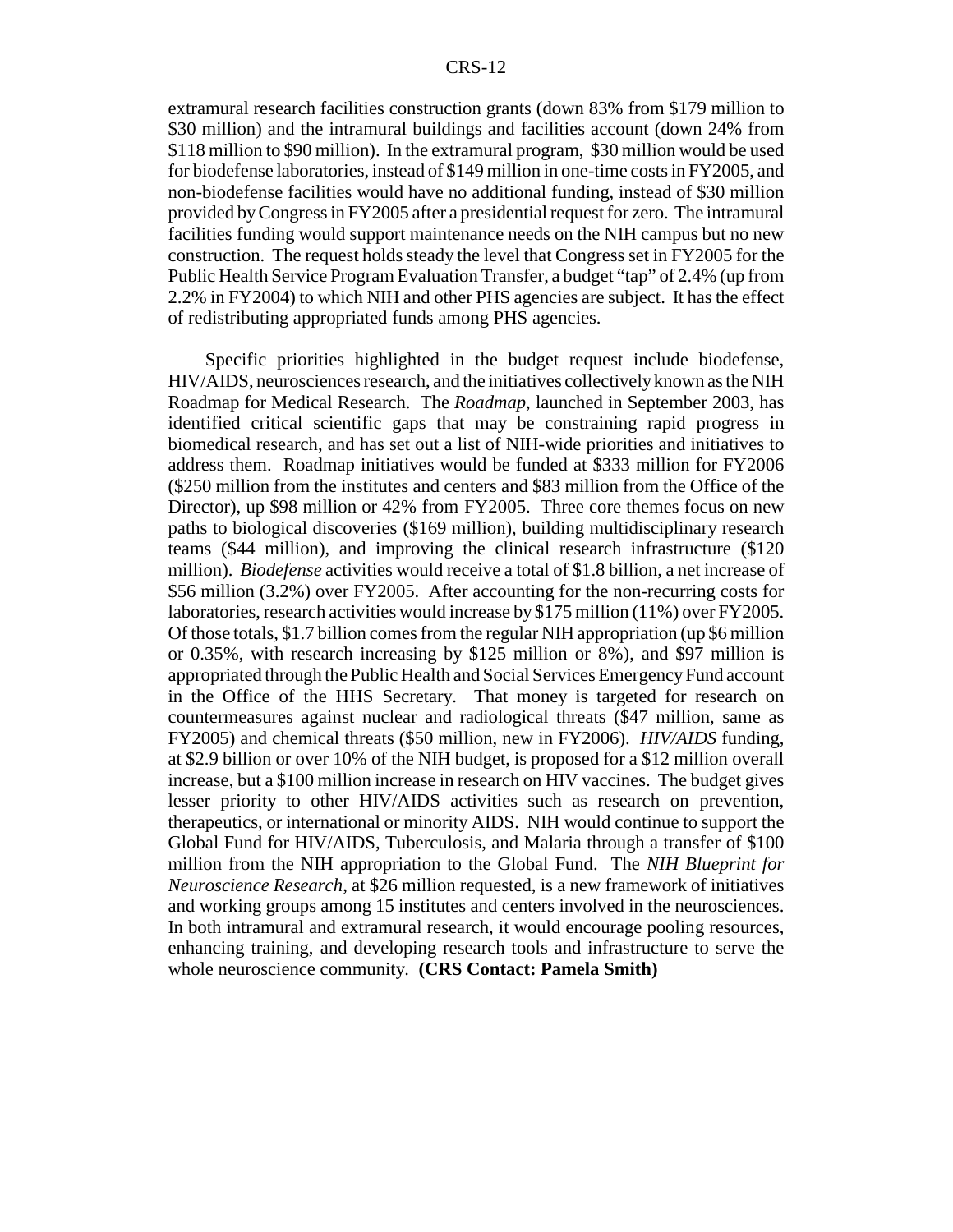| n<br>N<br>╲ ⊾ |  |  |
|---------------|--|--|
|---------------|--|--|

|                                                    | (ә ш пшпону)<br><b>FY2004</b> | <b>FY2005</b>         | <b>FY2006</b>        | <b>FY05-06</b> |
|----------------------------------------------------|-------------------------------|-----------------------|----------------------|----------------|
| <b>Institutes and Centers (ICs)</b>                | budg auth <sup>a</sup>        | approp <sup>b</sup>   | request              | % change       |
| Cancer (NCI) <sup>a</sup>                          | \$4,739.4                     | $\overline{$4,825.3}$ | \$4,841.8            | 0.3%           |
| Heart/Lung/Blood (NHLBI)                           | 2,878.1                       | 2,941.2               | 2,951.3              | 0.3%           |
| Dental/Craniofacial Research (NIDCR)               | 383.0                         | 391.8                 | 393.3                | 0.4%           |
| Diabetes/Digestive/Kidney (NIDDK)                  | 1,671.2                       | 1,713.6               | 1,722.1              | 0.5%           |
| Neurological Disorders/Stroke (NINDS)              | 1,500.7                       | 1,539.4               | 1,550.3              | 0.7%           |
| Allergy/Infectious Diseases (NIAID) <sup>c</sup>   | 4,303.0                       | 4,402.8               | 4,459.4              | 1.3%           |
| <b>General Medical Sciences (NIGMS)</b>            | 1,904.8                       | 1,944.1               | 1,955.2              | 0.6%           |
| Child Health/Human Development (NICHD)             | 1,241.8                       | 1,270.3               | 1,277.5              | 0.6%           |
| Eye (NEI)                                          | 652.7                         | 669.1                 | 673.5                | 0.7%           |
| <b>Environmental Health Sciences (NIEHS)</b>       | 631.1                         | 644.5                 | 647.6                | 0.5%           |
| Aging (NIA)                                        | 1,024.6                       | 1,052.0               | 1,057.2              | 0.5%           |
| Arthritis/Musculoskeletal/Skin (NIAMS)             | $\frac{500.9}{ }$             | 511.2                 | $\overline{513.1}$   | 0.4%           |
| Deafness/Communication Disorders (NIDCD)           | 381.9                         | 394.3                 | 397.4                | 0.8%           |
| Nursing Research (NINR)                            | 134.7                         | 138.1                 | 138.7                | 0.5%           |
| Alcohol Abuse/Alcoholism (NIAAA)                   | 428.4                         | 438.3                 | 440.3                | 0.5%           |
| Drug Abuse (NIDA) <sup>a</sup>                     | 994.6                         | 1,006.4               | 1,010.1              | 0.4%           |
| Mental Health (NIMH)                               | 1,381.3                       | 1,411.9               | $1,417.\overline{7}$ | 0.4%           |
| Human Genome Research (NHGRI)                      | 478.8                         | 488.6                 | 491.0                | 0.5%           |
| Biomedical Imaging/Bioengineering (NIBIB)          | 288.8                         | 298.2                 | 299.8                | 0.5%           |
| <b>Research Resources (NCRR)</b>                   | 1,179.0                       | 1,115.1               | 1,100.2              | $-1.3%$        |
| Complementary/Alternative Med (NCCAM)              | 116.9                         | 122.1                 | 122.7                | 0.5%           |
| Minority Health/Health Disparities (NCMHD)         | 191.5                         | 196.2                 | 197.4                | 0.6%           |
| <b>Fogarty International Center (FIC)</b>          | 65.3                          | 66.6                  | 67.0                 | 0.6%           |
| Library of Medicine (NLM)                          | 308.5                         | 315.1                 | 318.1                | 0.9%           |
| Office of Director $(OD)^d$                        | 327.1                         | 358.0                 | 385.2                | 7.6%           |
| Buildings & Facilities (B&F)                       | 99.0                          | 110.3                 | 81.9                 | $-25.7%$       |
| Subtotal, Labor/HHS Appropriation                  | \$27,807.4                    | \$28,364.5            | \$28,509.8           | 0.5%           |
| Superfund (VA/HUD approp to NIEHS) <sup>e</sup>    | 78.3                          | 79.8                  | 80.3                 | 0.6%           |
| <b>Total, NIH discretionary budget authority</b>   | \$27,885.7                    | \$28,444.4            | \$28,590.1           | $0.5\%$        |
| Pre-appropriated Type 1 diabetes funds f           | 150.0                         | 150.0                 | 150.0                | $0.0\%$        |
| NLM program evaluation <sup><math>s</math></sup>   | 8.2                           | 8.2                   | 8.2                  | 0.0%           |
| Public Health/Soc Serv Emergency Fund <sup>8</sup> | 0.0                           | 47.0                  | 97.0                 | 106.3%         |
| <b>Total, NIH program level</b>                    | \$28,043.9                    | \$28,649.6            | \$28,845.3           | 0.7%           |
| Global HIV/AIDS Fund transfer <sup>c</sup>         | $-149.1$                      | $-99.2$               | $-100.0$             | 0.8%           |

#### **Table 5. National Institutes of Health (NIH)**  $(\Phi$  in millions)

**Source:** NIH FY2006 congressional budget justification.

- a. FY2004 reflects across-the-board reduction of \$182.951m and is comparable for transfers to NIBIB, OD, and B&F, and for transfer to DHHS for Public Health Reports (\$70,000). NCI amount includes \$3.472m breast cancer stamp funds. NIDA amount reflects \$3.818m real transfer from ONDCP (Office of National Drug Control Policy).
- b. FY2005 reflects across-the-board reduction (0.8%) totaling \$229.390m, and Labor/HHS/Ed reduction of \$6.787m for salaries and expenses.
- c. NIAID totals include funds for transfer to the Global Fund to Fight HIV/AIDS, TB, and Malaria.
- d. OD has Roadmap funds for distribution to ICs (FY2004, \$38.4m; FY2005, \$59.5m; FY2006, \$83.0m).
- e. Separate account in the VA-HUD appropriation for NIEHS activities mandated in Superfund legislation (shifting to Interior appropriation subcommittee in House for FY2006).
- f. Funds available to NIDDK for diabetes research in accordance with P.L. 107-360.
- g. Additional funds available: From the program evaluation set-aside (sec. 241 of the Public Health Service Act), \$8.2m for NLM each year; and from the Public Health and Social Services Emergency Fund appropriation, for NIH research on nuclear and radiological countermeasures, \$47.0m in FY2005 and FY2006, and for chemical countermeasures, \$50.0m in FY2006.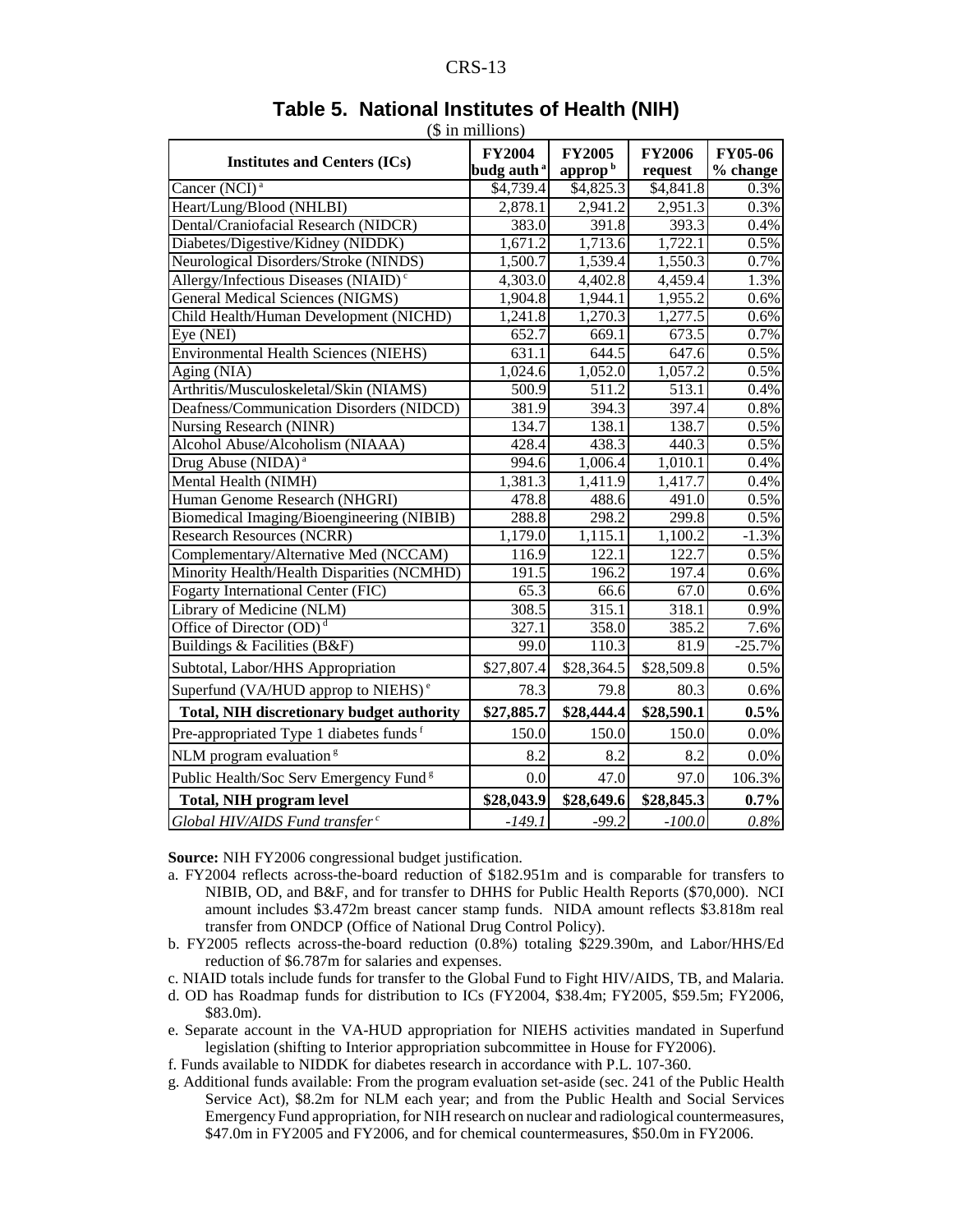## **National Science Foundation (NSF)**

The FY2006 request for the National Science Foundation (NSF) is \$5,605 million, a 2.4% (\$132.2 million) increase over the FY2005 level of \$5,472.8 million **(**See **Table 6)**. The FY2006 request provides support for several interdependent priority areas: biocomplexity in the environment (\$84 million), human and social dynamics (\$39 million), and mathematical sciences (\$89 million). Additional priority areas include those of strengthening core disciplinary research, providing broadly accessible cyberinfrastructure and world-class research facilities, broadening participation in the science and engineering workforce, and sustaining organizational excellence in NSF management practices. The NSF states that researchers need not only access to cutting-edge tools to pursue the increasing complexity of research, but funding to develop and design the tools critical to  $21<sup>st</sup>$  century research and education. An investment of \$509 million in cyberinfrastructure will allow for funding of modeling, simulation, visualization and data storage, and other communications breakthroughs. NSF anticipates that this level of funding will make cyberinfrastructure more powerful, stable, and accessible to researchers and educators through widely shared research facilities. Increasing grant size and duration has been a long-term priority for NSF. The funding rate for research grants applications has declined from approximately 30% in the late 1990s to an estimated 20% in FY2005.

In the FY2006 request, the NSF will increase the funding rate to 21%, while maintaining current gains in award size and duration. In FY2006, grant size will approximate \$136,800, and the length will be three years. NSF asserts that international research partnerships are critical to the Nation in maintaining a competitive edge, addressing global issues, and capitalizing on global economic opportunities. To address these particular needs, the FY2006 request proposes \$35 million for the Office of International Science and Engineering. Also, in FY2006, NSF will provide leadership in planning U.S. participation in observance of the International Polar Year scheduled during 2007. Additional FY2006 highlights include funding for the National Nanotechnology Initiative (\$343.8 million), investments in Climate Change Science Program (\$196.9 million), continued support for homeland security (\$344 million), and funding for Networking and Information Technology Research and Development (\$803.2 million).

Included in the FY2006 request is \$4,333.5 million for Research and Related Activities (R&RA), a 2.7% increase (\$112.9 million) over the FY2005 level of \$4,220.6 million. R&RA funds research projects, research facilities, and education and training activities. Partly in response to concerns in the scientific community about the imbalance between support for the life sciences and the physical sciences, the FY2006 request provides increased funding for the physical sciences — \$230.1 million, a 2.3% increase (\$5.2 million) over the FY2005 estimate. Research in the physical sciences often leads to advances in other disciplines. R&RA includes Integrative Activities (IA), and is a source of funding for the acquisition and development of research instrumentation at U.S. colleges and universities. It funds also Partnerships for Innovation, disaster research teams, and the Science and Technology Policy Institute. The FY2006 request for IA is \$134.9 million, a 3.8% increase (\$5 million) over the FY2005 estimate. The Office of Polar Programs is funded in the R&RA. The FY2006 request would transfer responsibility to NSF from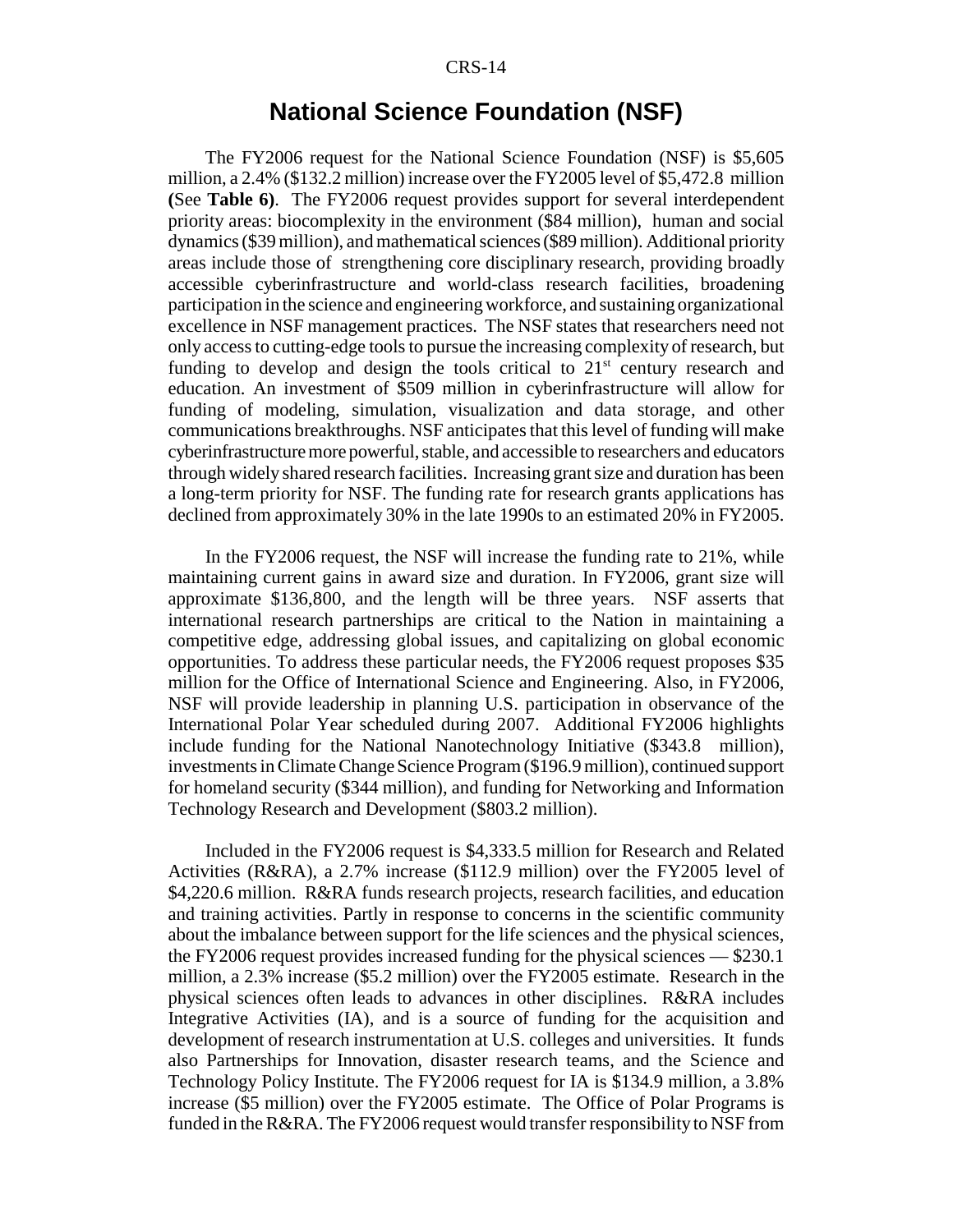the U.S. Coast Guard for funding the maintenance and operation of polar ice breaking activities.

Research project support in the FY2006 request totals \$2,757.1 million. Support is provided to individuals and small groups conducting disciplinary and crossdisciplinary research. Included in the total for research projects is support for centers, proposed at \$358.5 million. NSF supports a variety of individual centers and center programs. The FY2006 request provides \$51 million for Science and Technology Centers, \$58 million for Materials Centers, \$61.8 million for Engineering Research Centers, \$19.5 million for Physics Frontiers Centers, \$36 million for the Plant Genome Virtual Centers, and \$17.2 million for the Mathematical Science Research Institutes.

The Major Research Equipment and Facilities Construction (MREFC) account is funded at \$250 million in the FY2006 request, a 44% increase (\$76.4 million) over the FY2005 level. The MREFC supports the acquisition and construction of major research facilities and equipment that extend the boundaries of science, engineering, and technology. Of all federal agencies, NSF is the primary supporter of "forefront instrumentation and facilities for the academic research and education communities." First priority for funding is directed to ongoing projects. Second priority is given to projects that have been approved by the National Science Board (NSB) for new starts. NSF requires that in order for a project to receive support, it must have "the potential to shift the paradigm in scientific understanding and/or infrastructure technology." NSF contends that the projects receiving support in the FY2006 request meet that qualification.<sup>1</sup> There are no new starts proposed in the FY2006 request. However, two new starts are requested in FY2007, and one start is requested in FY2008. In the order of priority, they are the Ocean Observatories in FY2007; the Alaska Region Research Vessel in FY2007; and the Advanced Laser Interferometer Gravitational Wave Observatory (LIGO) in FY2008. Those projects receiving support in the FY2006 request are Atacama Large Millimeter Array Construction (\$49.2 million), EarthScope (\$50.6 million), IceCube Neutrino Observatory (\$50.5 million), Rare Symmetry Violating Processes (\$41.8 million), and Scientific Ocean Drilling Vessel (\$57.9 million).

<sup>&</sup>lt;sup>1</sup> In December 2004, the NSB announced that the new guidelines for the development, review, and approval of major facilities would be available in June 2005.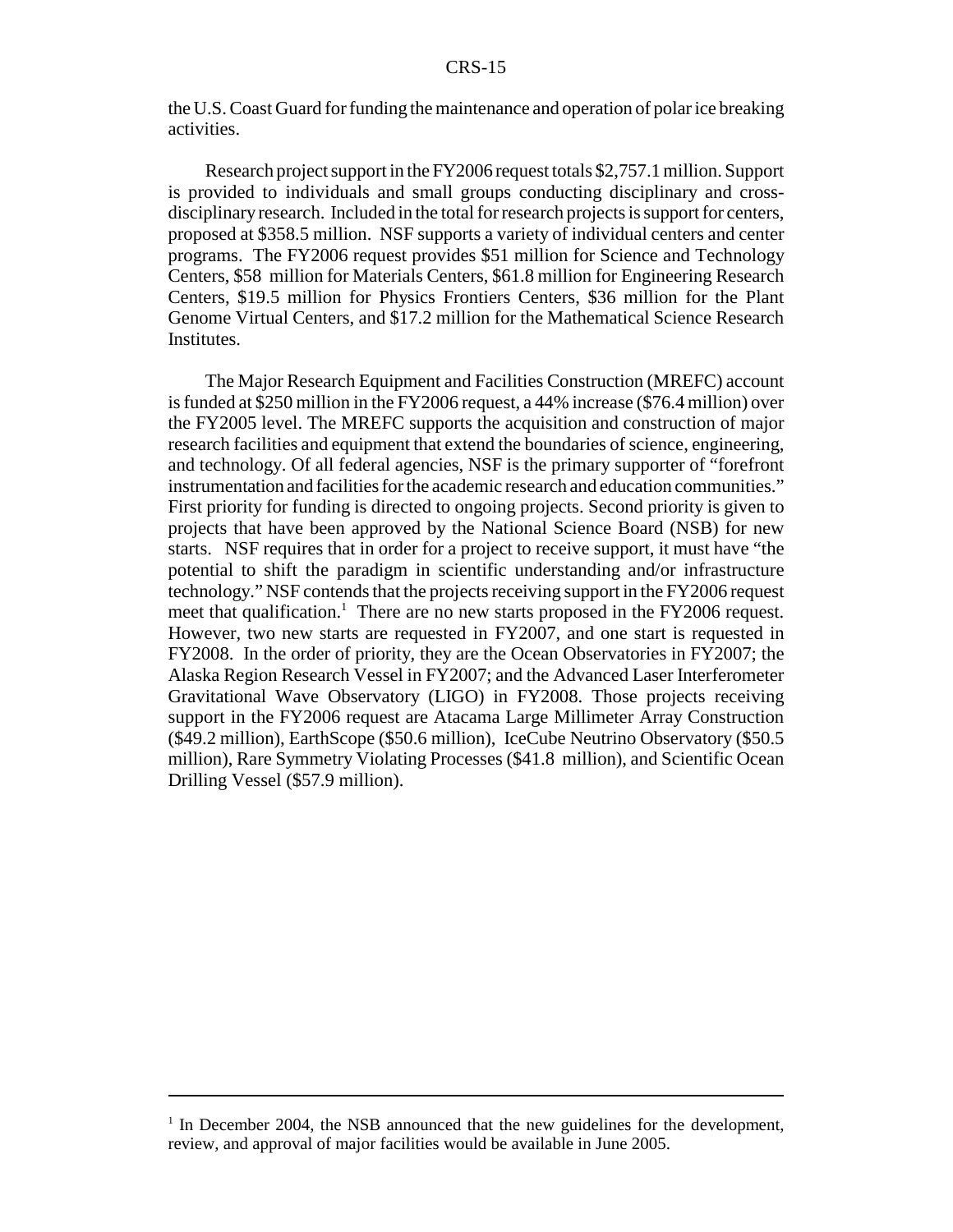|                                     | <b>FY2004</b> | <b>FY2005</b> | <b>FY2006</b> |
|-------------------------------------|---------------|---------------|---------------|
|                                     | Act.          | Est.          | Req.          |
| Res. & Related Act.                 |               |               |               |
| <b>Biological Sciences</b>          | \$587.1       | \$576.6       | \$581.8       |
| Computer & Inform. Sci. & Eng.      | 605.4         | 613.7         | 620.6         |
| Engineering                         | 565.6         | 561.3         | 580.7         |
| Geosciences                         | 713.4         | 694.2         | 709.1         |
| Math & Physical Sci.                | 1,091.6       | 1,069.9       | 1,086.2       |
| Social, Behav. & Econ. Sci.         | 184.3         | 197.0         | 198.8         |
| Office of International Sci. & Eng. | 40.8          | 33.7          | 34.5          |
| U.S. Polar Programs.                | 341.7         | 344.4         | 386.9         |
| <b>Integrative Activities</b>       | 163.5         | 129.9         | 134.9         |
| Subtotal Res. & Rel. Act            | \$4,293.3     | \$4,220.6     | \$4,333.5     |
| Ed. & Hum. Resr.                    | 944.1         | 841.4         | 737.0         |
| Major Res. Equip. & Facil. Constr.  | 184.0         | 173.7         | 250.0         |
| Salaries & Expenses                 | 218.9         | 223.2         | 269.0         |
| <b>National Science Board</b>       | 2.2           | 4.0           | 4.0           |
| Office of Inspector General         | 9.5           | 10.0          | 11.5          |
| <b>Total NSF<sup>a</sup></b>        | $$5,652.0^b$  | \$5,472.8     | \$5,605.0     |

#### **Table 6. National Science Foundation**

CRS-16

(\$ in millions)

a. The totals do not include carry overs or retirement accruals. Totals may not add due to rounding.

b. Additional funding resulting from H-1B Nonimmigrant Petitioner Receipts is \$57.3 million in FY2004, \$100 million in FY2005, and a projected \$100 million in FY2006.

The FY2006 request for the Education and Human Resources Directorate (EHR) is \$737 million, a 12.4% decrease (\$104.2 million) from the FY2005 estimate. The EHR portfolio is focused on, among other things, increasing the technological literacy of all citizens, preparing the next generation of science, engineering, and mathematics professionals, and closing the achievement gap in all scientific fields. Support at the various educational levels in the FY2006 request is as follows: precollege, \$140.8 million; undergraduate, \$135 million; and graduate, \$155 million. The focus at the precollege level in FY2006 is at teacher development activities (\$58.8 million) and informal science education (\$63.1 million). At the undergraduate level, approximately 72% of the funding is in support of new awards and activities. Priorities at the undergraduate level include the Robert Noyce Scholarship Program, Course, Curriculum and Laboratory Improvement, STEM Talent Expansion Program, the National STEM Education Digital Library, the Federal Cyber Service, and Advanced Technological Education. At the graduate level, priorities are those of Integrative Graduate Education and Research Traineeship, Graduate Research Fellowship, and the Graduate Teaching Fellows in K-12 Education. The request provides \$60 million for the President's Math and Science Partnerships program (MSP), a 24.4% decrease from the FY2005 estimate. (The MSP is a five-year investment to improve the performance of U.S. students in science and mathematics at the precollege level). Funding in the FY2006 request will provide support for ongoing awards, in addition to data collection, evaluation, knowledge management, and dissemination. The MSP has made 80 awards in a three year period, with an overall funding rate of approximately 9%. No new partnership awards are proposed in the FY2006 request. Several programs are directed at increasing the number of underrepresented minorities in science and engineering. Among these targeted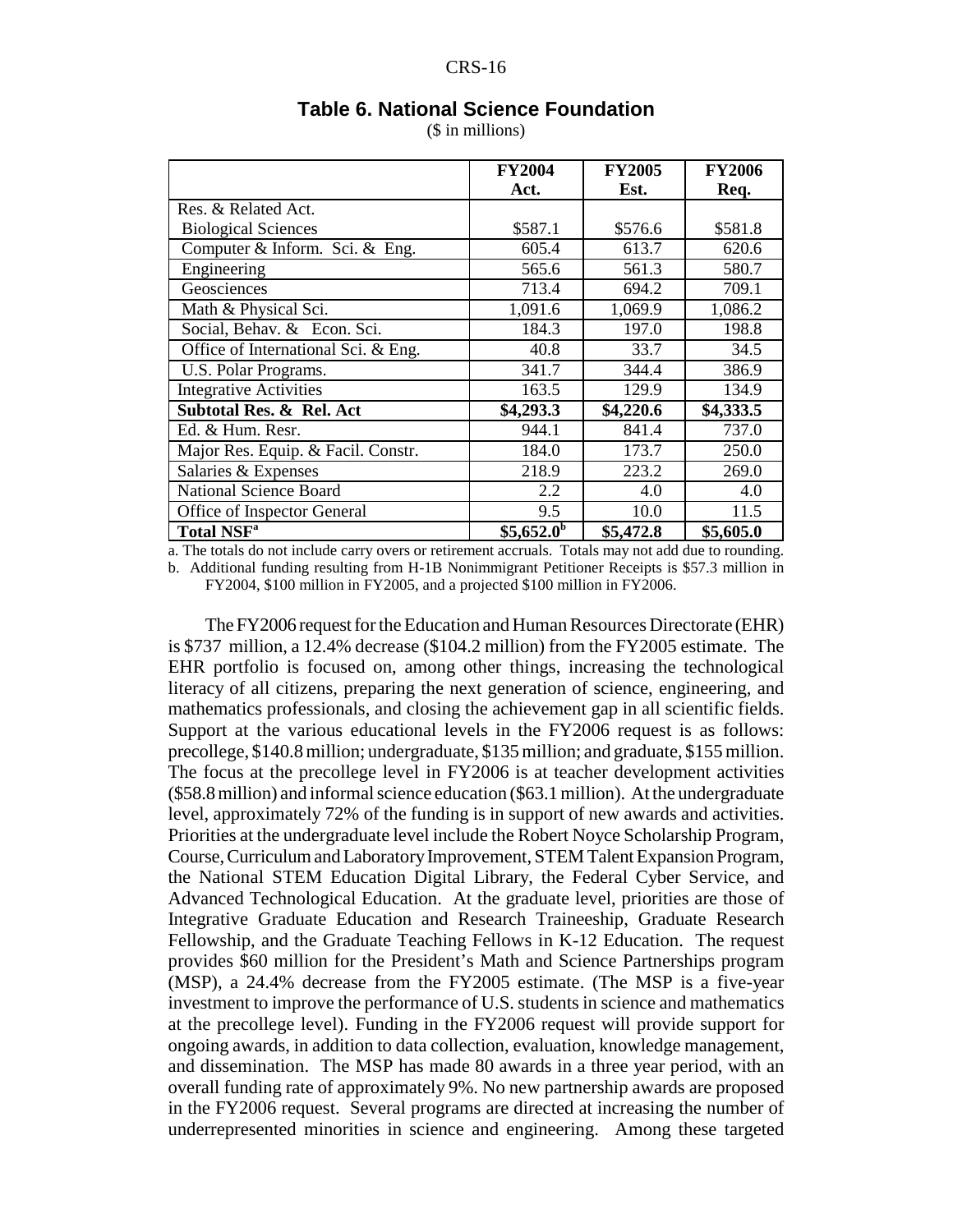#### CRS-17

programs in the FY2006 request are the Historically Black Colleges and Universities Programs (\$25 million), Tribal Colleges and Universities Program (\$10 million), Louis Stokes Alliances for Minority Participation (\$35 million), and Centers of Research Excellence in Science and Technology (\$18.5 million). Funding for the Experimental Program to Stimulate Competitive Research (EPSCoR) is \$94 million in the FY2006 request, almost level with the FY2005 estimate. Approximately 35% of the request would be available for new awards and activities, with the balance supporting awards made in previous years.

**(CRS Contact: Christine Matthews.)**

## **Department of Homeland Security (DHS) R&D**

For FY2006, the Department of Homeland Security has requested \$1.37 billion for R&D, an increase of 4.2% **(** see **Table 7)**. For the first time, all R&D funding for the department is included in the request for the Directorate of Science and Technology. Reflecting direction originally given in the FY2004 appropriations conference report (H.Rept.108-280), R&D programs currently in the Transportation Security Administration and Coast Guard, together with some other smaller programs, would be consolidated in the S&T Directorate in FY2006. Last year, the FY2005 budget request also proposed consolidating the Coast Guard R&D program, but the change was controversial, and Congress did not approve it. This is the first budget to propose consolidation for the TSA R&D program, because the Homeland Security Act (P.L.107-296), which established DHS, required that TSA be maintained as a single distinct entity until November 2004.

Although the proposed total R&D budget for DHS would change by less than in any previous year since the department's creation, there are some substantial shifts in funding for individual programs. The newly created Domestic Nuclear Detection Office would receive \$227 million. Combined with the existing radiological and nuclear countermeasures program, this would mean a doubling of funding in the radiological/nuclear area. Chemical countermeasures, support for other department components, and efforts to counter the threat from MANPADs (portable ground-toair missiles) would also all roughly double. Meanwhile, funding for rapid prototyping would drop from \$76 million to \$21 million, and the R&D activities currently conducted by the TSA (which appear as part of R&D Consolidation in the FY2006 request) would drop from \$178 million to \$109 million. **(CRS Contact: Daniel Morgan.)**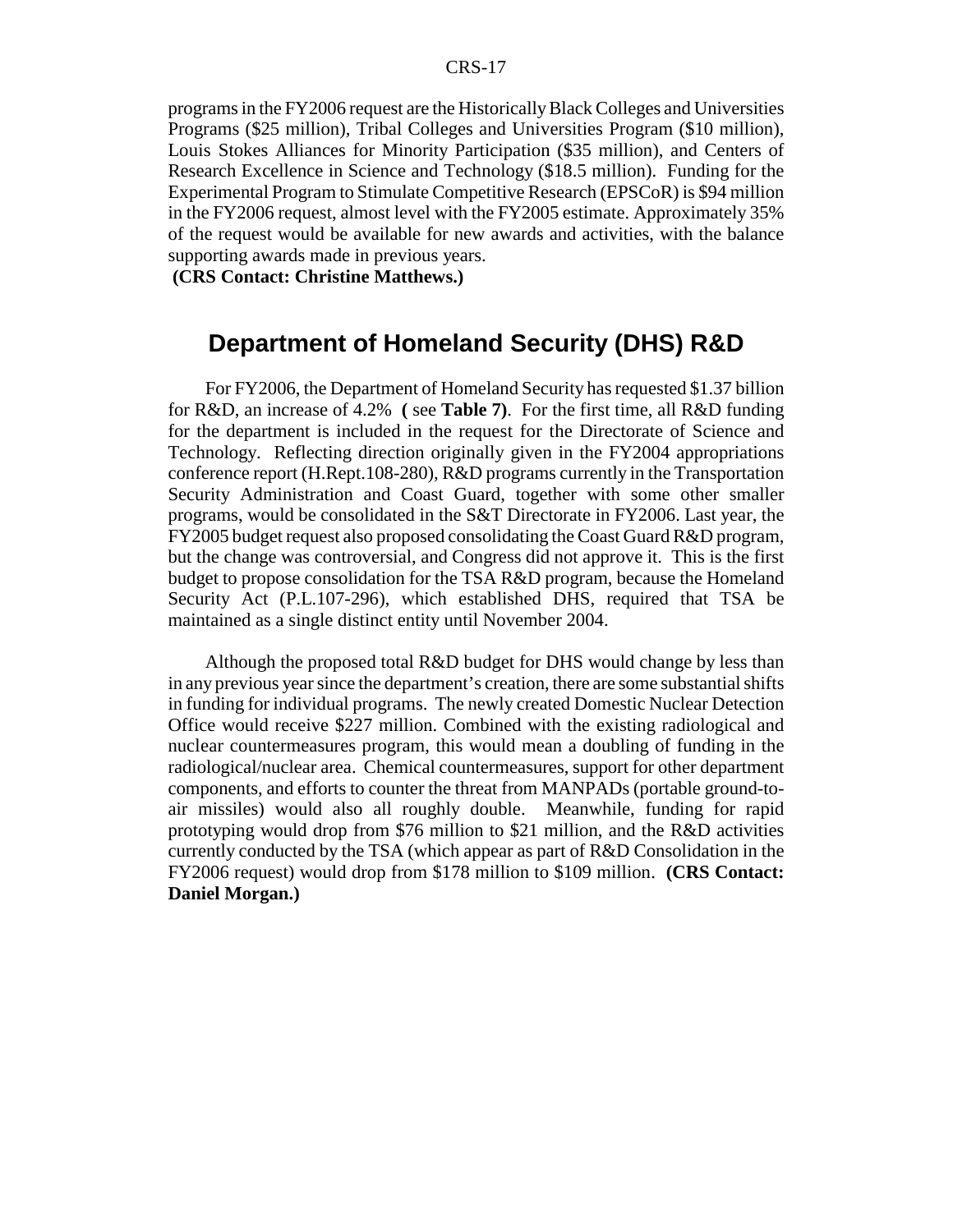|                                           | FY2004<br>Actual | FY2005<br>Enacted | FY2006<br>Request |
|-------------------------------------------|------------------|-------------------|-------------------|
| <b>Science and Technology Directorate</b> | 912.8            | 1115.4            | 1368.4            |
| Salaries and Expenses                     | 43.9             | 68.6              | 81.4              |
| R&D, Acquisition, and Operations          | 868.9            | 1046.8            | 1287.0            |
| <b>Bio Countermeasures</b>                | 454.9            | 362.6             | 362.3             |
| <b>NBACC</b>                              | 4.3              | 35.0              |                   |
| <b>Chemical Countermeasures</b>           | 22.9             | 53.0              | 102.0             |
| <b>Explosives Countermeasures</b>         | 7.0              | 19.7              | 14.7              |
| Rad/Nuc Countermeasures                   | 105.7            | 122.6             | 19.1              |
| <b>DNDO</b>                               |                  |                   | 227.3             |
| <b>TVTA</b>                               | 58.7             | 65.8              | 47.0              |
| <b>Critical Infrastructure Protection</b> | 12.1             | 27.0              | 20.8              |
| Cyber Security                            | 10.3             | 18.0              | 16.7              |
| <b>Standards</b>                          | 32.3             | 39.7              | 35.5              |
| <b>Support of DHS Components</b>          | 20.8             | 54.6              | 93.6              |
| Univ & Fellowship Programs                | 22.0             | 70.0              | 63.6              |
| <b>Emerging Threats</b>                   | 11.2             | 10.8              | 10.5              |
| Rapid Prototyping                         | 68.4             | 76.0              | 20.9              |
| <b>Counter MANPADS</b>                    | 16.7             | 61.0              | 110.0             |
| <b>SAFETY Act</b>                         |                  | 10.0              | 5.6               |

#### **Table 7. Department of Homeland Security R&D** (\$ in millions)

## **Department of Commerce (DOC)**

Ofc of Interop. & Compatibility  $21.0$  20.5 R&D Consolidation and the set of the set of the set of the set of the set of the set of the set of the set of the set of the set of the set of the set of the set of the set of the set of the set of the set of the set of th

**TSA R&D** 144.6 178.0

**TOTAL 1073.8 1313.3 1368.4** 

Unobligated Balance 21.6

**U.S. Coast Guard RDT&E** 14.9 18.5 **Customs R&D** 1.5 1.4

## **National Oceanic and Atmospheric Administration (NOAA)**

The National Oceanic and Atmospheric Administration (NOAA) is the largest agency of the Department of Commerce (DOC), and accounts for about 40% of the DOC budget request for FY2006. The President requested \$527 million for R&D programs and facilities at NOAA, which is reported to be 14.2% of total *budget* authority proposed for NOAA, or \$3.7 billion.<sup>2</sup> The R&D request is \$52 million, or

<sup>&</sup>lt;sup>2</sup> OMB's R&D Bureau estimates differ: \$640 million for FY2004; \$636 million for FY2005; and \$565 million requested for FY2006. However, those amounts include capital costs for equipment and maintenance of R&D facilities, which NOAA does not score as R&D (continued...)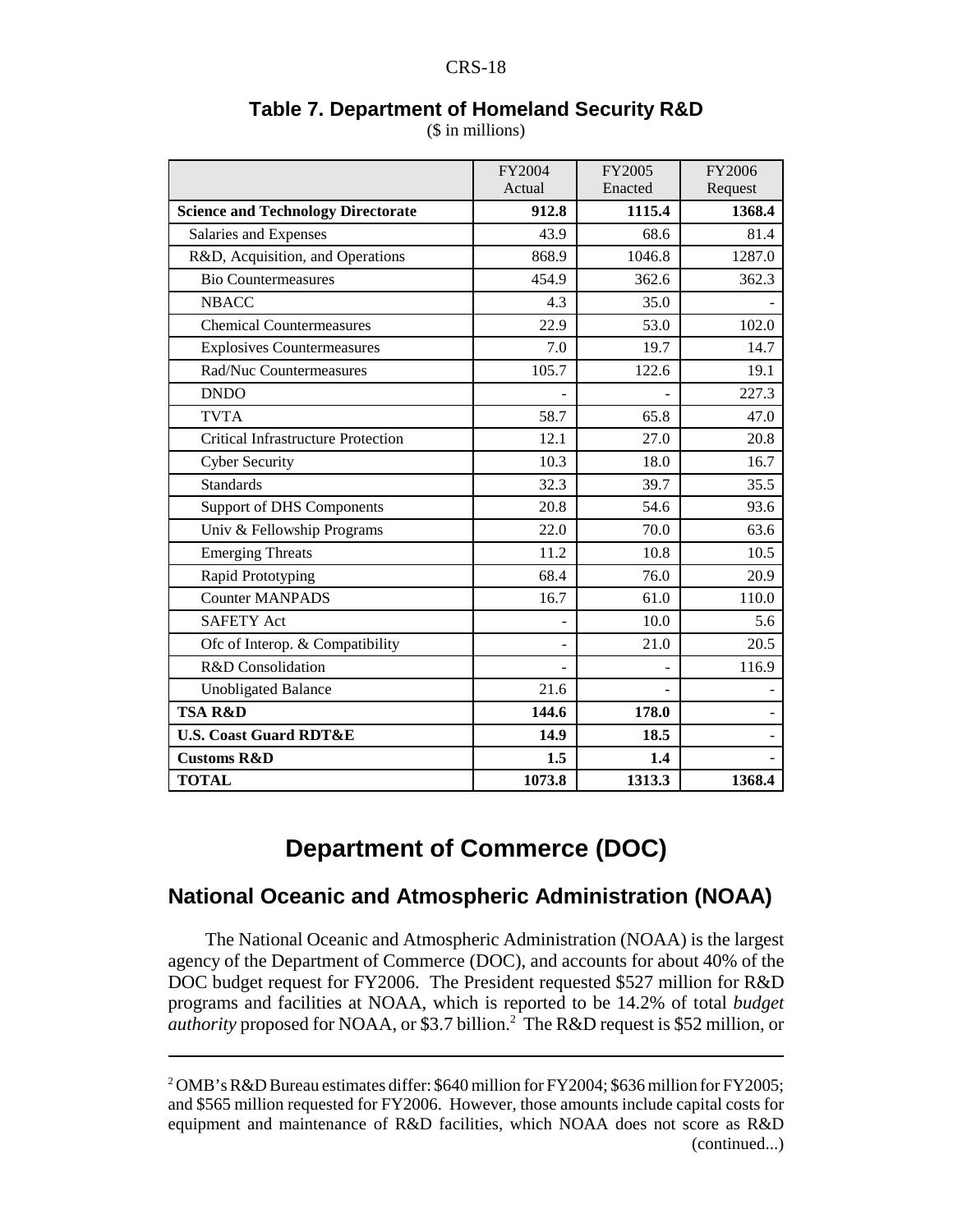#### CRS-19

9% less than the \$579 million appropriated for FY2005, and \$38 million, or 6.7% less than that appropriated for FY2004 **(**see **Table 8)**. Funding for the Office of Oceanic Research, NOAA's largest research program, would decline 10% to \$372.2 million, \$41.6 million below FY2005 estimated funding of \$413.8 million. The Administration also proposes to reduce funding for the Ocean, Coastal, and Great Lakes Research account by 19%, to \$119 million, which contrasts with a recommendation of the United States Commission on Ocean Policy to double ocean and coastal research budgets over the next five years. Funding for Climate Change Research would remain at FY2005 funding levels (For additional information on the OPC recommendations and the President's response, see CRS Issue Brief IB10132, *Ocean Commissions: Ocean Policy Review and Outlook*.)

 The President's plan would cut tsunami hazard research funding, including hardware for detection and additional personnel at the two National Weather Service tsunami warning centers. Criticism has been voiced by some scientists. (See CRS Report RL32739, *Tsunamis: Monitoring, Detection and Early Warning Systems*. For tsunami warning funding, see CRS Report RL32739, *Tsunamis: Monitoring, Detection and Early Warning Systems*.)

Other NOAA R&D decreases include \$24 million from National Ocean Service Operations (marine research data collection); that obligation was transferred to the Office of Marine and Aviation Operations (OMAO). Reductions of \$7.7 million are proposed for marine mammal R&D. Further, \$3.4 million is terminated for "other fishery-related projects," such as fishery impact on habitats and product quality and safety, and \$4.3 million is terminated from fishery support activities. Increases are proposed for fishery information networks, enforcement, and fishery stock inventory R&D activities. The Climate Observation and Services program would be increased by \$18 million, but \$8 million is terminated from climate partnership programs. Additionally, \$11 million is terminated from certain Weather and Air Quality R&D partnership programs, while concomitantly \$12.8 million is proposed to be cut from Ocean, Coastal and Great Lake ecosystems R&D partnerships. NOAA Satellite product development would be reduced \$2.8 million, and \$4 million is terminated for "research to operations" partnerships with NASA. Satellite data assimilation R&D funding would increase by \$1 million. NOAA has also requested to procure high performance computers at a cost of \$12.5 million. (For information on NOAA's full budget request for FY2006, see the CRS web page for *Commerce, State, Justice, the Judiciary and Related Agency Appropriations, FY2006*, at [http://www.congress.gov/brbk/html/apcjs41.html].)

 **(CRS Contact: Wayne A. Morrissey)**

 $2$  (...continued) obligations.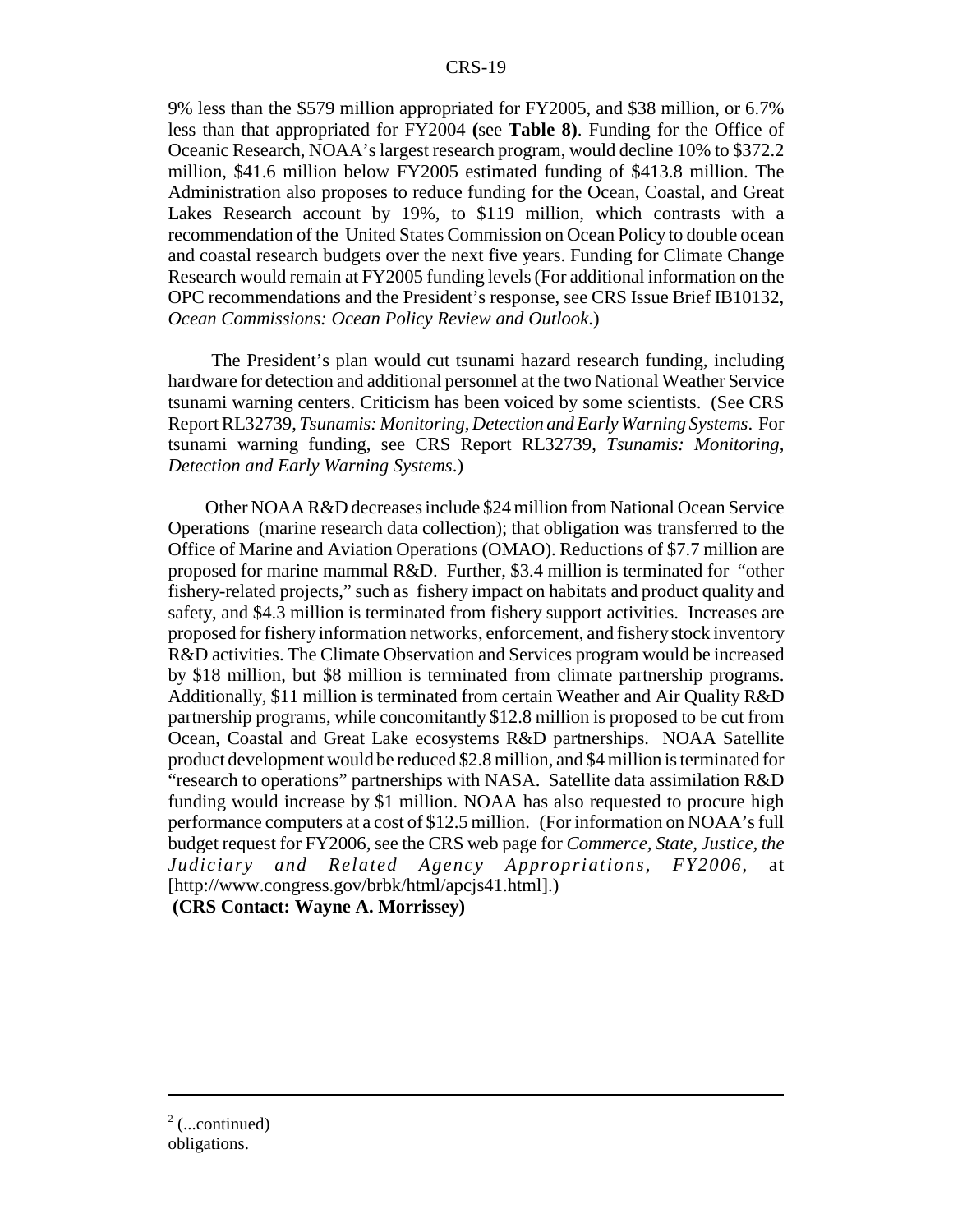| Table 8. NOAA R&D |  |
|-------------------|--|
|-------------------|--|

(\$ in millions)

| <b>NOAA</b>                       | <b>FY2004</b> | <b>FY2005</b><br><b>Estimate</b> | <b>FY2006</b><br><b>Request</b> |
|-----------------------------------|---------------|----------------------------------|---------------------------------|
| <b>Total</b>                      | 565           | 578.2                            | 527.4                           |
| <b>Office of Oceanic Research</b> | 414.6         | 413.8                            | 372.2                           |

Source: U.S. Department of Commerce, National Oceanic and Atmospheric Administration, Office of Financial Administration, *Research and Development Budgets FY2004-2006*, February 23, 2005.

(**CRS Contact: Wayne A. Morrissey)**

#### **National Institute of Standards and Technology (NIST)**

The National Institute of Standards and Technology (NIST) is a laboratory of the Department of Commerce. It is mandated to increase the competitiveness of U.S. companies through appropriate support for industrial development of pre-competitive generic technologies and the diffusion of government-developed technological advances to users in all segments of the American economy. NIST research also provides the measurement, calibration, and quality assurance techniques that underpin U.S. commerce, technological progress, improved product reliability, manufacturing processes, and public safety.

The President's FY2006 budget requests \$532 million in funding for NIST, a 23% decrease from FY2005 due primarily to an absence of support for the Advanced Technology Program (ATP) and a significant cut in financing for the Manufacturing Extension Partnership (MEP) **(**see **Table 9)**. Included in the total figure is \$426.3 million for the Scientific and Technology Research and Services (STRS) account which covers primarily the internal R&D activities of the laboratory. This amount is 12.5% above the current fiscal year (and includes \$5.7 million for the Baldrige National Quality Program). MEP would be funded at \$46.8 million, 56% below FY2005 support. The construction budget would be \$58.9 million.

For FY2005, the Omnibus Appropriations Act, P.L. 108-447, provided the NIST with \$695.3 million (after a mandated 0.8% across-the-board rescission and a 0.54% rescission from Commerce, Justice, State discretionary accounts). This amount was 14% above FY2004 funding. Internal research and development under the STRS account was \$378.8 million (including funding for the Baldrige National Quality Program), almost 12% over the previous fiscal year. The Manufacturing Extension Partnership was funded at \$107.5 million, an increase of 178% that brings support for the program up to pre-FY2004 levels. The Advanced Technology Program is financed at \$136.5 million (20% below FY2004) and the construction budget received \$72.5 million. The legislation also rescinds \$3.9 million of unobligated balances from prior year funds in the ATP account.

Continued support for the Advanced Technology Program has been a major funding issue. ATP provides "seed financing," matched by private sector investment, to businesses or consortia (including universities and government laboratories) for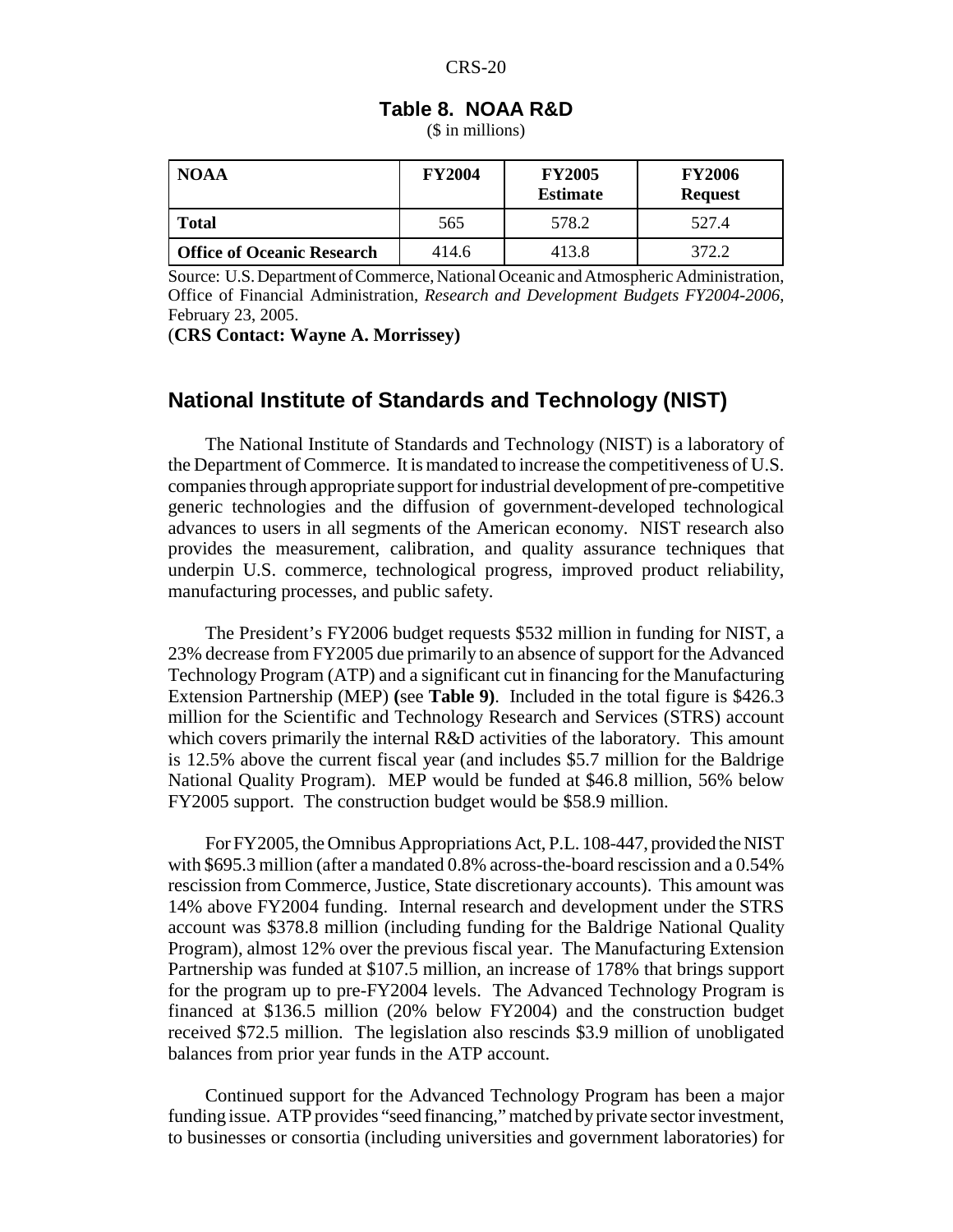development of generic technologies that have broad applications across industries. Opponents of the program cite it as a prime example of "corporate welfare," whereby the federal government invests in applied research activities that, they argue, should be conducted by the private sector. Others defend ATP, arguing that it assists businesses (and small manufacturers) in developing technologies that, while crucial to industrial competitiveness, would not or could not be developed by the private sector alone. While Congress has maintained support for the Advanced Technology Program, the initial appropriation bills passed by the House since FY2002 provided no funding for ATP. While support again is provided in the FY2005 appropriations legislation, it is 20% below the earlier fiscal year.

The budget for the Manufacturing Extension Partnership, another extramural program administered by NIST, was an issue during the FY2004 appropriations deliberations. While in the recent past, congressional support for MEP remained constant, the Administration's FY2004 budget request, the initial House-passed bill, and the FY2004 Consolidated Appropriations Act substantially decreased federal funding for this initiative reflecting the President's recommendation that manufacturing extension centers "...with more than six years experience operate without federal contribution." However, P.L. 108-447 restores financing for MEP in FY2005 to the level that existed prior to the 63% reduction taken in FY2004. For additional information see CRS Report 95-30, *The National Institute of Standards and Technology: An Overview*, CRS Report 95-36, *The Advanced Technology Program*, and CRS Report 97-104, *The Manufacturing Extension Partnership Program: An Overview*. **(CRS Contact: Wendy H. Schacht)**

| <b>NIST Program</b> | FY2004* | FY2005* | <b>FY2006 Request</b> |
|---------------------|---------|---------|-----------------------|
| <b>NIST Total</b>   | 610.7   | 695.3   | 532                   |
| STRS**              | 337.2   | 378.8   | 426.3                 |
| <b>ATP</b>          | 170.5   | 136.5   |                       |
| <b>MEP</b>          | 38.7    | 107.5   | 46.8                  |
| <b>Construction</b> | 64.2    | 72.5    | 58.9                  |

**Table 9. NIST**

(\$ in millions)

\* After mandated rescissions (but not including those to unobligated balances) \*\* Includes funding for the Baldrige National Quality Program

## **Department of Transportation (DOT)**

The Bush Administration requested \$808 million for the Department of Transportation's (DOT) research and development budget in FY2006. This represents an increase of 8% over the FY2005 estimated funding level of \$748 million. **(see Table 10 )**. Support for the Federal Highway Administration (FHWA) would increase from an estimated \$336 million to \$444 million in FY2006. As in the recent past, most of this increase is the result of the Administration's proposal to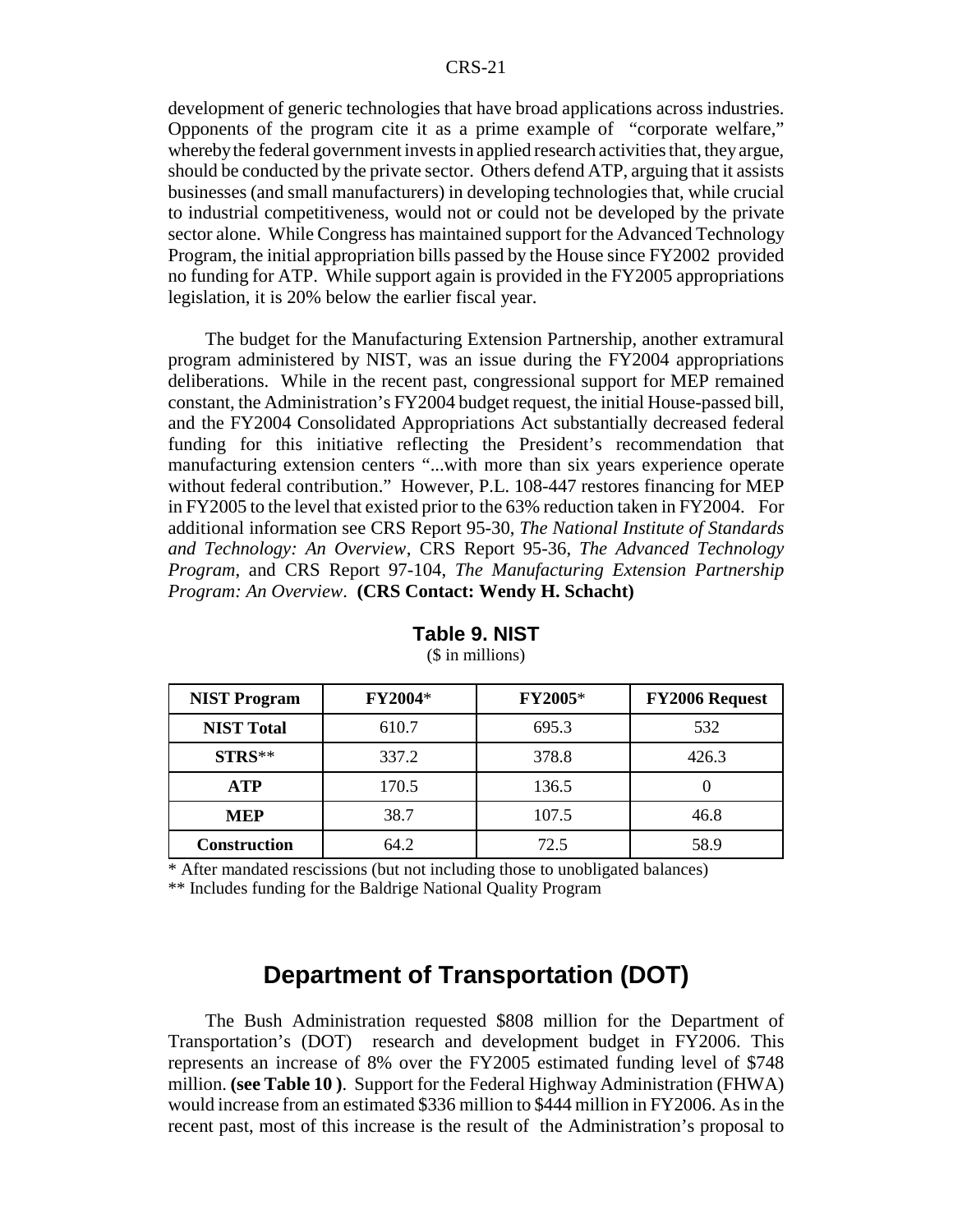shift some resources away from state highway grants to highway research, an approach Congress has rejected in the past. R&D funding for the Federal Aviation Administration (FAA) would decline11%, to \$233 million, primarily due to a 27% cut in FAA development activities, as well as the Administration proposal to eliminate \$17 million in FY2005 Congressional earmarks. FAA research focuses on a number of topics including weather research, air craft safety, human factors research, and the development of "free flight technology to improve aviation system capacity." Finally funding for FAA security R&D has declined significantly with the transfer of aviation security and Coast Guard R&D to DHS. **(CRS Contact: Mike Davey.)** 

| Department of<br><b>Transportation</b>           | <b>FY2004</b> | <b>FY2005</b><br><b>Estimate</b> | <b>FY2006</b><br><b>Request</b> |
|--------------------------------------------------|---------------|----------------------------------|---------------------------------|
| <b>Federal Highway</b><br><b>Administration</b>  | 333           | 336                              | 444                             |
| <b>Federal Aviation</b><br><b>Administration</b> | 248           | 263                              | 233                             |
| Others <sup>a</sup>                              | 80            | 138                              | 131                             |
| <b>Total</b>                                     | 661           | 748                              | 808                             |

#### **Table 10. Department of Transportation R&D** (\$ in millions)

**a.** Other includes; Office of the Secretary, Federal Motor Safety Administration, Federal Railroad Administration, Pipeline Hazardous Materials Administration, and the Research & Innovation Administration.

## **Department of the Interior (DOI)**

The Administration requested \$582 million for R&D in the Department of the Interior (DOI) **(**see **Table 11)**, a 4.9% decline from the \$612 million the agency estimates it received in FY2005. The U.S. Geological Survey (USGS) is the primary supporter of R&D (over 90 % of the total) within DOI. The USGS areas of research include mapping, research in geological resources, water quality, and biological resources. The proposed FY2006 budget for R&D within the USGS would decline from \$540 million in FY2005 to \$514 million. The USGS is one of the major sponsors of earth science research, along with NSF, DOE, and NASA.

As indicated in the table, Geological Mineral Resources research funding is proposed to decline 13%, while Water Resources is scheduled to decline 5.5%. The Geological hazards programs conducts basic and applied research, collects long-term data, operates a variety of monitoring networks, and helps to warn the public of impending disasters such as earthquakes. Recently, the Administration announced that NOAA and the DOI, will work together to develop an improved tsunami and earthquake warning system in the United States. The Water Resources research focuses on activities aimed at improving the quality of the U.S. ground water. Within the earth sciences, the USGS plays a major role in important geological hazards research, including research on earthquakes and volcanoes.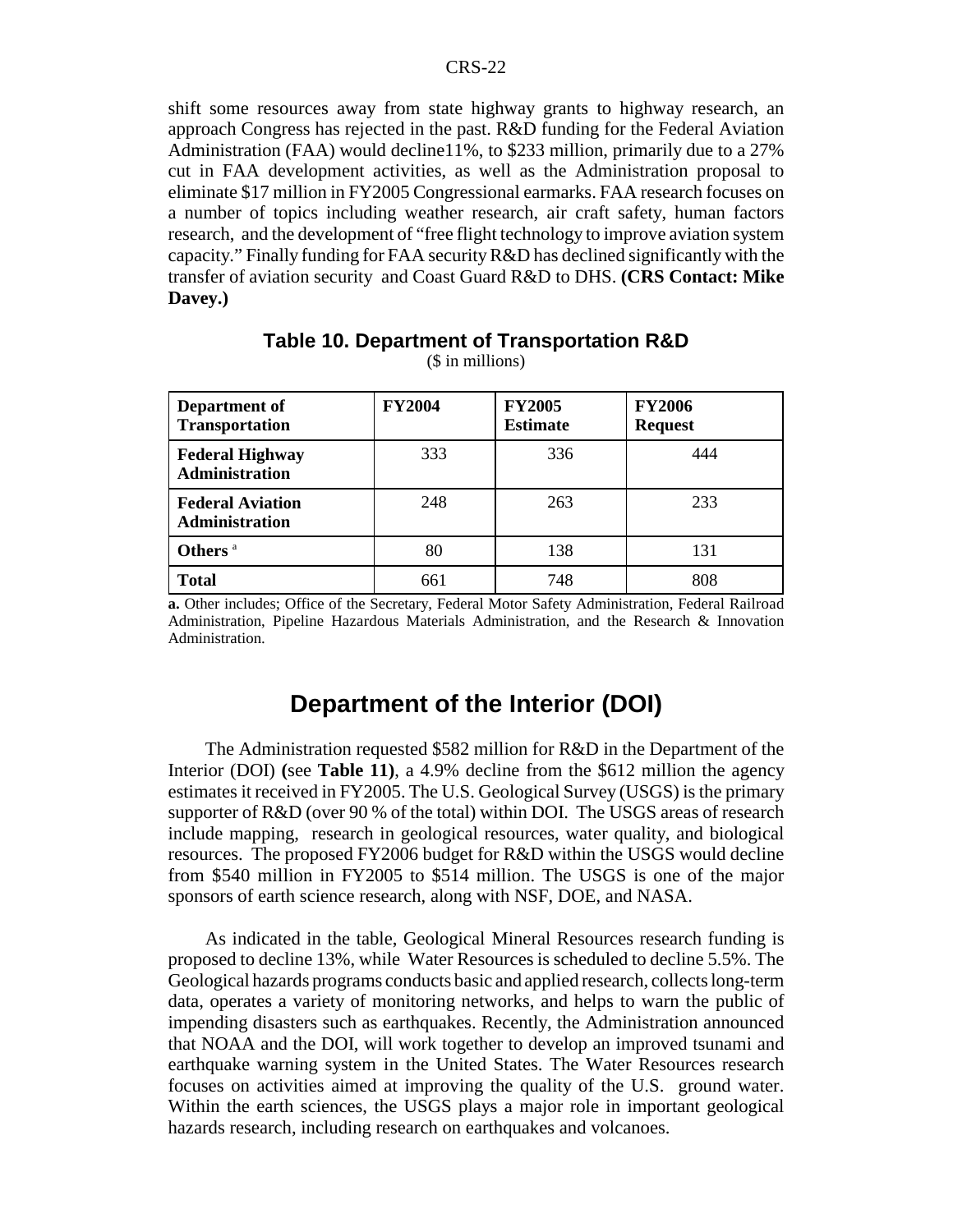The USGS Biological Research Activity develops and distributes information needed in the conservation and management of the Nation's biological resources. This program serves as the Department's research arm utilizing the capabilities of 17 research centers, as well as 40 Cooperative Research Units that support research on fish, wildlife, and natural habitats. Major research initiatives are carried out by USGS scientists by collecting scientific information through research, inventory and monitoring investigations. These activities develop new methods and techniques to identify, observe, and manage fish and wildlife, including invasive species and their habitats. Nearly 90% of USGS research is performed within Interior labs to address the science needs of Interior and other agencies such as the Fish and Wildlife Service and the Bureau of Land Management. If Congress approves the President's proposed budget for FY2006, funding for DOI R&D will have declined 18%, in real dollars, since FY2004. **(CRS Contact: Mike Davey)**

| <b>U.S. Geological</b><br><b>Survey</b> | <b>FY2004</b> | <b>FY2005</b><br><b>Estimate</b> | <b>FY2006</b><br><b>Request</b> |
|-----------------------------------------|---------------|----------------------------------|---------------------------------|
| <b>National Mapping</b>                 | 33            | 36                               | 43                              |
| Geological<br>Resources                 | 210           | 206                              | 179                             |
| <b>Water Resources</b>                  | 129           | 126                              | 119                             |
| <b>Biological</b><br>Research           | 175           | 172                              | 173                             |
| <b>USGS</b> Total <sup>a</sup>          | 547           | 540                              | 514                             |
| Other Agencies <sup>b</sup>             | 128           | 70                               | 68                              |
| <b>Total All Agencies</b>               | 675           | 610                              | 582                             |

**Table 11. Department of Interior R&D** (\$ in millions)

a. USGS R&D estimates are from the USGS budget office, and the USGS FY2006 Budget Justification documents.

b. Other includes, the Bureau of Reclamation, Bureau of Land Management, the Minerals Management Service, and the National Park Services

## **Environmental Protection Agency (EPA)**

The Science and Technology (S&T) account incorporates elements of the former research and development account (also called extramural research) and EPA's inhouse research, development, and technology work. The FY2006 S&T total request of \$791.2 million includes \$30.6 million transferred from the Superfund account **(see Table 12)**. The Consolidated Appropriations Act of 2005 provides \$779.9 million for S&T activities, including \$35.8 million transferred from Superfund. The FY2005 S&T total request of \$725.3 million included \$36.1 million from Superfund. The FY2004 S&T total enacted amount of \$826.1 million included \$44.4 million from Superfund, including the mandatory across-the-board 0.59% rescission. As reported in EPA's FY2006 Annual Performance Plan and Congressional Justification, there were \$758.1 million obligated for S&T in FY2004. Noteworthy in the FY2006